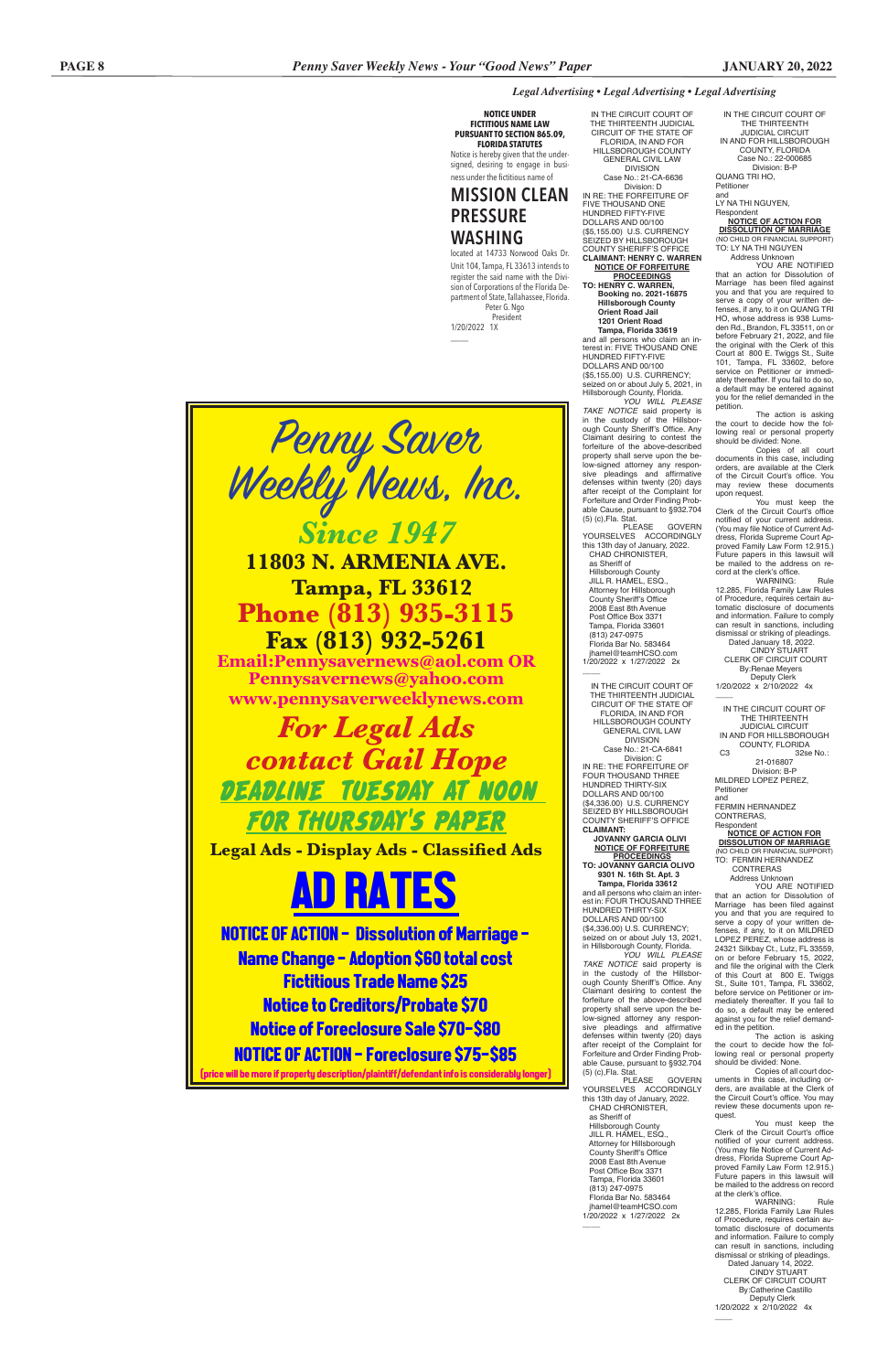# *Legal Advertising • Legal Advertising • Legal Advertising • Legal Advertising • Legal Advertising • Legal Advertising • Legal Advertising • Legal Advertising*

NOTICE OF PUBLIC SALE is hereby given that **STEPP'S TOW-ING SERVICE, INC** will have a sealed bid towing and storage auction pursuant to subsection 713.78 of the Florida Statutes beginning 9am on **February 02, 2022 at 9806 N. Nebraska Ave., Tampa, FL 33612** ( Hillsborough County), ending at close of business that day. Terms of sale are CASH, sales are AS IS, seller does not guarantee a title, ALL SALES ARE FINAL. STEPP'S TOWING SERVICE, INC. reserves the right to bid and accept or reject any/or all bids.

2004 Jeep Cherokee VIN#1J4GW48S94C170432 2019 Chevrolet Trax VIN#3GNCJKSB5KL239142 2019 Dodge Caravan VIN#2C4RDGCG0KR725765 2007 Ford Victoria VIN#2FAFP71W97X112959 2020 Nissan Rogue VIN#KNMAT2MT7LP530683 1998 Toyota Avalon VIN#4T1BF18B7WU269032 1997 Toyota Tercel VIN#JT2AC52LXV0201159 2000 Ford Taurus VIN#1FAFP52U1YA283460 2006 Volkswagen Jetta VIN#3VWRF71K56M797752 2007 Mitsubishi Outlander VIN#JA4MS41X17U004148 2000 Isuzu Rodeo VIN#4S2CK58W7Y4302326 2010 Ford Mustang VIN#1ZVBP8AN8A5139002 1997 Acura CL VIN#19UYA1253VL008972 2015 Infiniti Q50 VIN#JN1BV7AP2FM358641 2013 Volkswagen Passat VIN#1VWBH7A3XDC089175 2007 Hyundai Entourage VIN#KNDMC233976011225 2007 Mazda 3 VIN#JM1BK12F771687170 2014 Kia Soul VIN#KNDJP3A52E7726419 2011 Jeep Patriot VIN#1J4NT1GA5BD132288 2006 Scion Tc VIN#JTKDE177960140822 2012 Yamaha 8 VIN#JYARN27E6CA001735 2008 Nissan Altima VIN#1N4AL24E68C232437

VIN#1N4AL11D52C120435 1986 Buick Century VIN#1G4AL35X3GD442109 2003 Chrysler Twn & Ctry VIN#2C8GP64L53R329688 2001 Nuwy VIN#1NW32KRDX1D072787 Kawasaki HIN#KAW12111J899 1/20/2022 1X  $\overline{\phantom{a}}$ 

1/20/2022 1X

VIN#1B7FL26X1XS207237 1/20/2022 1X  $\overline{\phantom{a}}$ 

NOTICE OF PUBLIC SALE is hereby given that **STEPP'S TOW-ING SERVICE, INC** will have a sealed bid towing and storage auction pursuant to subsection 713.78 of the Florida Statutes beginning **9am on February 02, 2022** at **5711 SR 54, New Port Richey, FL 34652** (Pasco County), ending at close of business that day. Terms of sale are CASH, sales are AS IS, seller does not guarantee a title, ALL SALES ARE FINAL. STEPP'S TOWING SER-VICE, INC. reserves the right to bid and accept or reject any/or all bids. 2020 Jblc VIN#L2BBBACG1LM001232 2008 Nissan Altim VIN#1N4AL21E18C216781 2006 Chrysler 300 VIN#2C3KA63H16H536605 2006 Harley Davidson VIN#1HD1GN1126K343442 2002 GMC Envoy VIN#1GKDS13S422500625 2000 Chevrolet S-10 VIN#1GCCS1955Y8274920 2005 Saturn Vue VIN#5GZCZ53435S830108 2002 Ford F-150 Red VIN#1FTRX17252KB05057 2009 Hyundai Sonata Blue VIN#5NPEU46FX9H425707 2003 Chevrolet Impala VIN#2G1WF52E139282943 2008 Arctic Cat VIN#4UF08ATV78T205811 1997 Dodge Dakota VIN#1B7FL26P7VS145565 2008 Ford Edge VIN#2FMDK39C38BB08449 2002 Nissan Altima

VIN-47FDK2026K **SALE DATE FEBRUARY 4TH 2022 8AM** 2010 TOYOTA YARI VIN-JTDBT4K36A4068635 **SALE DATE FEBRUARY 8TH 2022 8AM** 2014 HONDA VIN-1HGCR2F56EA039812 2002 ACURA<br>VIN-19UUA56692A058582 **SALE DATE FEBRUARY 9TH 2022 8AM** 2003 TOYOTA VIN-JTDDR32T130147898 2007 MERCEDES VIN-WDDNG71X07A121188 2007 HONDA VIN-1HGCM66537A098681 **SALE DATE FEBRUARY 11TH 2022 8AM** 1998 HONDA VIN-1HGEJ6679WL041911 2016 NISSAN<br>VIN-1N4AL3AP0GC255979 2007 HONDA<br>VIN-1HGCM56337A109302 2005 CHRYSLER VIN-2C8GP64L45R277649 1/20/2022 1X

 $\overline{\phantom{a}}$ 

**AT 8:00 A.M.** 2007 VOLK 2D VIN#WVWFA71F17V001691 2010 CHEV UT VIN#2CNALPEW0A6412831 1/20/2022 1X  $\overline{\phantom{a}}$ 

> $\overline{\phantom{a}}$ NOTICE OF PUBLIC SALE OF PERSONAL PROPERTY Notice is hereby giv en that the undersigned intends to sell the personal property described below to enforce a lien imposed on said property under The Florida Self Storage Act Statues (83. 801 – 83. 809) Notice of Sale under said Act to Wit. The undersigned will sell at public sale by competitive bidding on **February 8th, 2022, at 11:30 AM** on the premises where said property has been stored and which are located at **The Storage Center of Port Richey, 8728 US Hwy 19 North, City of Port Richey, County of Pasco, State of Florida, Zip Code 34668** the following:<br>Unit # Tenant Contents 0176 Regionda Ball HHG<br>0328 Greg Tousicant HHG Greg Tousicant HHG<br>Willie Copeland HHG 0348 Willie Copeland Sale is subject to cancellation in the event of settlement. Should it be impossible to dispose of these goods on the day of the sale, the sale will be continued on such seceding sale days thereafter as may be necessary to complete the sale. Dated this January 20th and January 27th, 2022. 1/20/2022 x 1/27/2022 2x

 $\overline{\phantom{a}}$ 

NOTICE OF PUBLIC SALE is hereby given that **STEPP'S TOW-ING SERVICE, INC** will have a sealed bid towing and storage auction pursuant to subsection 713.78 of the Florida Statutes beginning **9am on February 02, 2022 at 4325 Gall Blvd., Zephyrhills, FL 33542** (Pasco County), ending at close of business that day. Terms of sale are CASH, sales are AS IS, seller does not guarantee a title, ALL SALES ARE FINAL. STEPP'S TOWING SER-VICE, INC. reserves the right to bid and accept or reject any/or all bids.

2012 Dodge Caravan VIN#2C4RDGBG2CR242149 2002 Chevrolet Cavalier VIN#1G1JC524027382509 Enclosed Trl NOVIN 2004 Slem VIN#4X4TSMP235J014914 2001 GMC Yukon Red VIN#1GKEC13T01R158140 2004 Mercedes Benz VIN#WDBUF65J54A482497 1999 Dodge Dakota

 NOTICE OF PUBLIC SALE: **813 TOWING SERVICE LLC**  gives notice that on **02/18/2022 at 08:00 AM** the following vehicles(s) may be sold by public sale at **1112 E 127TH AVE., TAMPA, FL 33612** (Hillsborough County) to satisfy the lien for the amount owed on each vehicle for any recovery, towing, or storage services charges and administrative fees allowed pursuant to Florida statute 713.78. VIN#1FMYU01151KD92425 2001 FORD VIN#1FTYR10C5XUB36989 1999 FORD VIN#1G8JS54F91Y546951 2001 SATURN VIN#1GBDM19W7YB172775 2000 CHEV VIN#1GNEV23D79S127676 2009 CHEV VIN#1HGCB7569LA005663 1990 HOND VIN#1HGCM66595A020712 2005 HOND VIN#1N4AL3AP5FC461345 2015 NISS VIN#1N6BD06T98C408373 2008 NISS VIN#2G1WG5E34D1154784 2013 CHEV VIN#2HGFC2F5XJH561479 2018 HOND VIN#3N1AB61E39L681690 2009 NISS VIN#3N1CB51D56L474370 2006 NISS VIN#4T1BE32K83U172084 2003 TOYT VIN#5FNRL18023B094901 2003 HOND VIN#5FNRL3H71AB065105 2010 HOND VIN#5N1AR18U87C622633 2007 NISS VIN#5NPEC4AC4CH347786 2012 HYUN 1/20/2022 1X  $\overline{\phantom{a}}$ 

 NOTICE OF PUBLIC SALE Notice is hereby given that the following described vehicles will be sold for towing and storage pur-<br>suant to F.S.#713.78. Sale will be suant to F.S.#713.78. Sale will be<br>held at AUTOPRO'S TOWING &<br>RECOVERY, LLC, 5011 N. Coo-<br>lidge Ave., Tampa, FL. 33614<br>(Hillsborough County). Dates<br>and time of sale slisted below.<br>AUTOPRO'S TOWING & RECO-**VERY, LLC** reserves the right to bid.

#### **SALE DATE FEBRUARY 3RD 2022 8AM** 2019 LDTL (BLACK)

2012 NISS **SALE DATE: FEBRUARY 12, 2022 AT 8:00 A.M.** VIN#1J4GL48K43W710503 2003 JEP VIN#4JGAB57E85A564876 2005 MERZ 1/20/2022 1X  $\overline{\phantom{a}}$ 

 NOTICE OF PUBLIC SALE Notice is hereby given that the following described vehicles will be sold for towing and storage pursuant to F.S.#713.78. Sale will be held at **EXPRESS TOWING & RECOVERY, 2116 Jelane DRIVE, Valrico, FL 33594** (Hillsborough County). Dates and time of sale as listed below. **EXPRESS TOWING & RECOVERY** reserves the right to bid. **SALE DATE: FEBRUARY 4, 2022** 

#### **16617 Fishhawk Blvd Lithia, Florida 33547 813-643-4745** Name Unit #

Amanda McMahon 2107 Amanda McMahon 2107<br>James McBride 2111 1/20/2022 x 1/27/2022 2x  $\overline{\phantom{a}}$ 

Hillsborough County, Florida Carla A. Buckley, #223525 Special Deputy 1/20/2022 x 2/10/2022 4x  $\overline{\phantom{a}}$ 

 NOTICE OF PUBLIC SALE Notice is hereby given that on February 10, 2022 at 9:00 A.M. A lien is being claimed on the following vehicle(s) subject to enforcement pursuant to section 713.585 And the vehicle may be sold to satisfy the lien at at public auction. The lien is claimed for labor, services performed and storage charges if any, and the amount due in cash on the day of sale, if paid to the lienor, would redeem the motor vehicle. **Sale Date: 2/10/2022 at 9:00 A.M.**

1999 HONDA VIN#JH2MC1339XK000136 \$1,910.28 Lienor: **Silva Tire & Auto Repair Inc** 

#### **MV 36487 1412 E Lake Ave. Tampa, FL 33605** *(Hillsborough County)* **(813) 390-6756** anytime before the sale date or

proposed sale date, the owner or any person claiming an interest or a lien on the vehicle may file a demand for hearing with the clerk of circuit court in the county where the vehicle is being held to determine whether the vehicle has been wrongfully taken or withheld from him or her. At any time before the sale date or proposed sale date, a customer or person of record claiming a lien on the vehicle may post a cash or surety bond in the amount stated on the invoice with the clerk of circuit court where the disputed transaction occurred. 1/20/2022 1X

 NOTICE OF PUBLIC SALE **ROCKY'S AUTO SALES & SER-VICES, INC.** gives Notice of Foreclosure of Lien and intent to sell these Vehicles at **11888 S. HWY. 41, LOT 107, GIBSONTON, FL 33534** (Hillsborough County), pursuant to subsection 713.78 of the Florida Statutes. ROCKY'S AUTO SALES & SERVICES, INC. Reserves the right to accept or reject any and/or all bids. **SALE DATE: FEBRUARY 12, 2022 AT 10:00 A.M.** 2011 Volkswagen Routan Silver Vin#2V4RW5DG7BR658424 1/20/2022 1X

 NOTICE OF PUBLIC SALE: **TOMMY'S TOWING AND RE-COVERY INC.** gives notice that the following vehicles(s) may be sold by public sale at **TOMMYS TOWING AND RECOVERY INC 7808 N. NEBRASKA AVE., TAM-PA, FL 33604** (Hillsborough County) to satisfy the lien for the amount owed on each vehicle for any recovery, towing, or storage services charges and administrative fees allowed pursuant to Florida statute 713.78. **SALE DATE: FEBRUARY 11, 2022 AT 8:00 A.M.** VIN#1N4AA5AP0CC839309

# NOTICE OF SALE

 $\overline{\phantom{a}}$ 

**Fishhawk Storage** publishes notice as required by the Florida "Self Storage Facility Act" Sections 83.806 and 83.807 of a public sale of the units listed below to satisfy the owner's lien. Believed contents are household goods and misc. boxes. All sales are for cash to the highest bidder and considered final. **Fishhawk Storage** reserves the right to refuse any bids. The sale shall be held at the location listed below on **or after February 6, 2022 at 12:00 PM Fishhawk Storage**

# **SHERIFF'S SALE Case No: 14-CA-8351**

Under and by virtue of Execution issued out of and under the Seal of the Circuit Court in and for Hillsborough County, Florida dated September 9, 2021 in a certain cause wherein, Michael Anthony Mortellaro, as the Representative of the Estate of Gloria C. Cooper, a/k/a Gloria Gonzalez Cooper, Plaintiff, against Caribe Health Center, Inc., and Ana Dominguez Defendants. I have levied on and will on February 22, 2022, the same being a legal sales day, at 11:00 a.m. offer for sale at 700 E. Twiggs St., Sheriff's Office, 3rd Floor, Civil Process Section, Tampa, Florida, and sell to the highest and best bidder, for cash, subject to all prior liens or encumbrances the following described Real Property, in Hillsborough County, Florida, to wit:

#### **\*\*PLEASE CONTACT OUR OFFICE 24HRS PRIOR TO SALE DATE DUE TO COVID-19 AT 813-242-5203\*\***

**\*\*CASH, CREDIT CARDS AND CASHIER'S CHECKS ARE THE ONLY FORMS OF PAYMENT AC-CEPTED\*\***

**\*\*\*FOR CASHIER'S CHECK PAYMENTS, YOU MUST ARRIVE NO LATER THAN ONE HOUR PRIOR TO SALE TO ALLOW VERIFICATION OF PAYMENT WITH THE ISSUING BANK. IF HCSO IS UNABLE TO VERIFY THE VALIDITY OF THE CHECK, IT WILL NOT BE ACCEPTED\*\*\***

**All Rights, Interest & Title of Property Belonging to Defendant: Ana Dominguez**

**Description of Property: MORGANWOODS HOMES UNIT NO 1 LOT 4 BLK 7 Address for property: 7605 De** 

**Leon Ct, Tampa, FL 33615-2925** to satisfy said execution and costs.

Ralph S Marcadis, Esq.

Attorney for Plaintiff CHAD CHRONISTER, SHERIFF

# **SHERIFF'S SALE Case No: 14-CA-8351**

Under and by virtue of Execution issued out of and under the Seal of the Circuit Court in and for Hillsborough County, Florida dated September 9, 2021 in a certain cause wherein, Michael Anthony Mortellaro, as the Representative of the Estate of Gloria C. Cooper, a/k/a Gloria Gonzalez Cooper, Plaintiff, against Caribe Health Center, Inc., and Ana Dominguez Defendants. I have levied on and will on February 22, 2022, the same being a legal sales day, at 11:00 a.m. offer for sale at 700 E. Twiggs St., Sheriff's Office, 3rd Floor, Civil Process Section, Tampa, Florida, and sell to the highest and best bidder, for cash, subject to all prior liens or encumbrances the following described Real Property, in Hillsborough County, Florida, to wit:

#### **\*\*PLEASE CONTACT OUR OFFICE 24HRS PRIOR TO SALE DATE DUE TO COVID-19 AT 813-242-5203\*\***

**\*\*CASH, CREDIT CARDS AND CASHIER'S CHECKS ARE THE ONLY FORMS OF PAYMENT AC-CEPTED\*\***

**\*\*\*FOR CASHIER'S CHECK PAYMENTS, YOU MUST ARRIVE NO LATER THAN ONE HOUR PRIOR TO SALE TO ALLOW VERIFICATION OF PAYMENT WITH THE ISSUING BANK. IF HCSO IS UNABLE TO VERIFY THE VALIDITY OF THE CHECK, IT WILL NOT BE ACCEPTED\*\*\***

**All Rights, Interest & Title of Property Belonging to Defendant: Ana Dominguez**

**Description of Property: UN-RECORDED PLANNED UNIT DEVELOPMENT OF SHELDON SHORES IN SEC 26-28-17 FROM NW COR OF NW 1/4 OF SEC 26 RUN S 1060.63 FT E 40 FT TO E R/W OF SHELDON RD CONT E 52.83 FT S 180.85 FT TO POB CONT S 17.23 FT E 59.02 FT N 17.23 FT W 59.02 FT TO POB – A/K/A UNIT #3**

**Address for property: 8105 Sheldon Shores Dr, Tampa, FL 33615**

to satisfy said execution and costs.

Ralph S Marcadis, Esq. Attorney for Plaintiff

 $\overline{\phantom{a}}$ 

CHAD CHRONISTER, SHERIFF Hillsborough County, Florida Carla A. Buckley, #223525 Special Deputy 1/20/2022 x 2/10/2022 4x

Notice of Public Sale PURSUANT TO CH 713.78 OF THE FLORIDA STATUTES, BE-LOW SAID VEHICLES TO BE SOLD TO SATISFY TOWING AND STORAGE AT: **SALE TO BE HELD AT: Crockett's Towing (shop 3) 13601 US Hwy 41 Spring Hill, FL 34610** (Pasco County) **SALE DATE: 2/3/2022 At 8 am**. 1999 Ford VIN#1FTRX17W7XNC35401 1999 GMC VIN#1GTHK33R0XF074213 2001 GMC VIN#1GTCS14WX18256502 2001 Suzuki VIN#J413164907 2005 Ford VIN1FAFP36N45W134336 2007 Dodge VIN#1B3HB48B17D228409 2007 Nissan VIN#1N4AL21E37N489949 2016 Toyota VIN#2T1BURHE3GC499653 2016 Toyota VIN#2T1BURHE3GC699058 2019 Hyundai VIN#5NPD84LFXKH491586 CROCKETT'S TOWING RE-SERVES THE RIGHT TO AC-CEPT OR REJECT ANY AND ALL BIDS. CROCKETT'S TOWING RESERVES THE RIGHT TO BID. BIDDING BEGINS AT THE AMOUNT OWED. ALL VEHI-CLES ARE SOLD AS IS. SELLER GUARANTEES NO TITLE. 1/20/2022 1X

 $\overline{\phantom{a}}$ 

Notice of Sale PURSUANT TO CH 713.78 OF THE FLORIDA STATUTES, BE-LOW SAID VEHICLES TO BE SOLD TO SATISFY TOWING AND STORAGE: **SALE TO BE HELD AT: Riteway Towing 5706 E Broadway Ave Tampa, FL 33619** (Hillsborough County) **SALE DATE: 2/1/2022 At 9 am**. 2000 Chevrolet VIN#4G1JF32T6YB901912 2012 Chevrolet VIN#2GNALDEK2C6333736 2013 Dodge VIN#2C3CDXBG0DH628392 2016 Mazda VIN#JM1GJ1U5XG1430663 RITEWAY TOWING RESERVES THE RIGHT TO ACCEPT OR RE-JECT ANY AND ALL BIDS. RITE-WAY TOWING RESERVES THE RIGHT TO BID. BIDDING BE-GINS AT THE AMOUNT OWED. ALL VEHICLES ARE SOLD AS IS. SELLER GUARANTEES NO

TITLE. 1/20/2022 1X

 $\overline{\phantom{a}}$ 

 $\overline{\phantom{a}}$ 

Notice of Sale PURSUANT TO CH 713.78 OF THE FLORIDA STATUTES, BE-LOW SAID VEHICLES TO BE SOLD TO SATISFY TOWING AND STORAGE: **SALE TO BE HELD AT: Professional Towing 3304 E 7th Ave Tampa, FL 33605** (Hillsborough County) **SALE DATE: 2/1/2022 At 9 am**. 1996 Dodge VIN#1B7HC13Y1TJ188415 1998 Chevrolet VIN#1GCCS14X4W8160042 2003 Honda VIN#1HGCM66523A020502 2003 Infiniti VIN#JNKCV54E53M207805 2004 Ford VIN#1FMZU64KX4UB00031 2004 Hyundai VIN#KM8SC13D84U777749 2006 Chrysler VIN#3A8FY58B76T257537 2009 Nissan VIN#1N4AL24E49C195065 2014 Nissan VIN#3N1AB7AP8EY305457 PROFESSIONAL TOWING RE-SERVES THE RIGHT TO AC-CEPT OR REJECT ANY AND ALL

BIDS. PROFESSIONAL TOW-ING RESERVES THE RIGHT TO BID. BIDDING BEGINS AT THE AMOUNT OWED. ALL VEHI-CLES ARE SOLD AS IS. SELLER GUARANTEES NO TITLE. 1/20/2022 1X

 $\overline{\phantom{a}}$ 

Notice of Sale PURSUANT TO CH 713.78 OF THE FLORIDA STATUTES, BE-LOW SAID VEHICLES TO BE SOLD TO SATISFY TOWING AND STORAGE: **SALE TO BE HELD AT: Larsen's Towing and Automotive 4608 N Lois Ave Tampa, FL 33614** (Hillsborough County) **SALE DATE: 2/1/2022 At 9 am**. 2002 Honda VIN#2HGES16512H503481 2005 Nissan VIN#1N4AL11D25C167541 2010 Kia VIN#KNAFU4A22A5041463 2014 Dodge VIN#3C4PDDBG7ET190796 2015 Dodge VIN#2C3CDXHG8FH754249 2017 Nissan VIN#3N1AB7AP1HY403007 LARSEN'S TOWING AND AU-TOMOTIVE RESERVES THE RIGHT TO ACCEPT OR REJECT ANY AND ALL BIDS. LARSEN'S TOWING AND AUTOMOTIVE RESERVES THE RIGHT TO

BID. BIDDING BEGINS AT THE AMOUNT OWED. ALL VEHI-CLES ARE SOLD AS IS. SELLER GUARANTEES NO TITLE. 1/20/2022 1X

 $\overline{\phantom{a}}$ 

 NOTICE OF PUBLIC SALE Notice is hereby given that the following described vehicle will be sold for towing and storage pursuant to F.S.#713.78. Sale will be held at **DENNINGS TOWING, INC.**, 4401 N. FLORIDA AVE.<br>Tampa El 33603 (Hillsborough Tampa, FL 33603 (Hillsborough County). Date and time of sale as listed below. **DENNINGS TOW-ING, INC.** reserves the right to bid. **SALE DATE: FEBRUARY 4, 2022 AT 8:00 A.M.** 2019 VOLKSWAGEN JETTA\* VIN#3VWC57BU7KM156959 1999 ISUZU RODEO\* VIN#4S2CK58WXX4332810 1/20/2022 1X

 $\overline{\phantom{a}}$ 

 $\overline{\phantom{a}}$ 

 NOTICE OF PUBLIC SALE Notice is hereby given that the following described vehicle will be sold for towing and storage pursuant to F.S.#713.78. Sale will be held at **A & M TOWING, INC., 209 E. COLUMBUS DR., Tampa, FL 33602** (Hillsborough County). Date and time of sale as listed below. **A & M TOWING, INC.** reserves the right to bid. **SALE DATE:FEBRUARY 7, 2022 AT 8:00 A.M.** 2007 Chevrolet Trailhlazer VIN#1GNDT13S772295342 1/20/2022 1X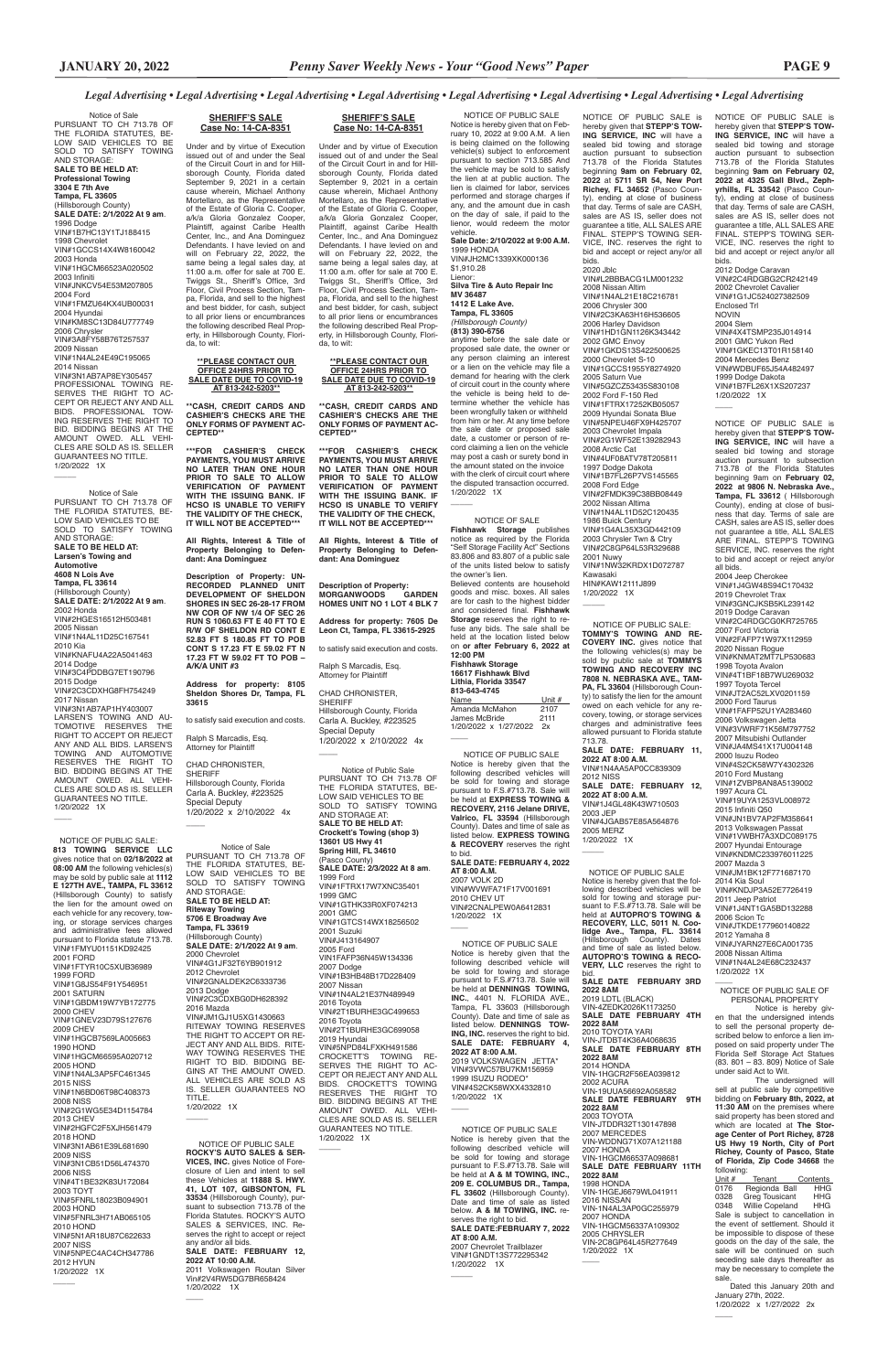IN THE CIRCUIT COURT FOR HILLSBOROUGH COUNTY, **FLORIDA** PROBATE DIVISION File No.21-CP-004419 Division B IN RE: ESTATE OF HENRIETTA L. MAUCK, **Deceased** 

*Legal Advertising • Legal Advertising • Legal Advertising • Legal Advertising • Legal Advertising • Legal Advertising • Legal Advertising • Legal Advertising*

 **NOTICE TO CREDITORS** The administration

of the estate of HENRIETTA L. MAUCK, deceased, whose date of death was July 23, 2021, is pending in the Circuit Court for HILLSBOROUGH County, Florida, Probate Division, the address of which is Post Office Box 1110, Tampa, Florida 33601. The names and addresses of the personal representative and the personal representative's attorney are set forth below.

All creditors of the decedent and other persons having claims or demands against decedent's estate on whom a copy of this notice is required to be served must file their claims with this court WITHIN THE LATER OF 3 MONTHS AFTER THE TIME OF THE FIRST PUBLICATION OF THIS NOTICE OR 30 DAYS AFTER THE DATE OF SERVICE OF A COPY OF THIS NOTICE ON THEM.

All other creditors of the decedent and other persons having claims or demands against decedent's estate must file their claims with this court WITHIN 3 MONTHS AFTER THE DATE OF THE FIRST PUBLICATION OF THIS NOTICE.

ALL CLAIMS NOT FILED WITHIN THE TIME PERI-ODS SET FORTH IN SECTION 733.702 OF THE FLORIDA PRO-BATE CODE WILL BE FOREVER BARRED.

NOTWITHSTANDING THE TIME PERIODS SET FORTH ABOVE, ANY CLAIM FILED TWO (2) YEARS OR MORE AFTER THE DECEDENT'S DATE OF DEATH IS BARRED.

The date of first publication of this notice is January 20, 2022. Personal Representative:

AMANDA MAUCK Attorney for Personal Representative: Sheron Alves Bass, Esquire Attorney for Amanda Mauck Florida Bar Number:752185 BASS LAW GROUP 9385 North 56th Street, Ste. 311 Temple Terrace, Florida 33617 Telephone: 813-988-4040 Fax: 813-988-1313 E-Mail:sheron@basslawgroup.com<br>Secondary E-Mail:elaine@bass E-Mail:elaine@basslaw group.com 1/20/2022 x 1/27/2022 2x

 $\overline{\phantom{a}}$ 

VIN#1G6AR5SX6G0194497 2017 TOYOTA RAV4 VIN#JTMBFREVXHJ140207 1/20/2022 1X  $\overline{\phantom{a}}$ 

 NOTICE OF PUBLIC SALE: **B & D TOWING AND RECOVERY**  gives Notice of Foreclosure of Lien and intent to sell these vehicles at 5436 W. INGRAHAM ST., TAMPA, FL 33616 (Hillsborough County), pursuant to subsection 713.78 of the Florida Statutes. **B & D TOW-ING AND RECOVERY** reserves the right to accept or reject any and/or all bids. **SALE DATE: FEBRUARY 14, 2022 AT 8:00 A.M.** 2003 Buick LeSabre

VIN#1G4HR54K83U261886 2003 Toyota Corolla VIN#1NXBR32E73Z177503 2003 Ford Ranger VIN#1FTYR10U33PB47619 2010 Toyota Corolla VIN#1NXBU4EE6AZ212108 2006 Volkswagen Jetta VIN#3VWSF71K26M847623 2009 Nissan Titan VIN#1N6BA06A19N318292 2006 Toyota Camry Gold VIN#4T1BE32K56U156946 2008 Suzuki Forenza VIN#KL5JD56Z58K923575 1998 Ford Ranger VIN#1FTYR10U9WPA67357 2008 Honda Civic VIN#2HGFA15588H352429 2007 Lexus ES 350 VIN#JTHBJ46G472154077 2004 Nissan Murano VIN#JN8AZ08TX4W217846 2003 Cadillac CTS VIN#1G6DM57N330163432 2006 Honda Odyssey VIN#5FNRL38216B058747 2019 Sany MOTORCYCLE VIN#RFGBS1HE3KXAW0714 2003 Volkswagen New Beetle VIN#3VWCK21Y33M300623 2003 Toyota Tundra VIN#5TBBT44183S376935 1997 DODGE RAM VIN#3B7KC23D9VM588267 2006 DODGE DURANGO VIN#1D4HD48276F143704 2018 SUBARU WRX VIN#JF1VA2W67J9818970 2003 DODGE RAM VIN#1D7HA16K23J632193 2005 NISSAN FRONTIER VIN#1N6AD07U05C465379 2008 CHRYSLER 300 VIN#2C3KA43R78H146074 2012 CHEVROLET CRUZE VIN#1G1PC5SH1C7305114 2010 FORD EXPLORER VIN#1FMEU6DE0AUA23156 1991 BMW 735iL VIN#WBAGC431XMDC28751 2001 Hyundai ELANTRA VIN#KMHDN45D51U122509 2006 SUZUKI GRAND VITARA VIN#JS3TD943864102420 1997 FORD F150 VIN#1FTEX17L0VKB48359 2003 Mercury Grand Marquis VIN#2MEHM75V73X610471 2008 Toyota COROLLA VIN#1NXBR32E98Z002757 2008 Ford MUSTANG VIN#1ZVHT80NX85103250 2010 Ford ESCAPE VIN#1FMCU9EG2AKA54865 2005 Toyota SIENNA VIN#5TDBA22C25S039914 2003 Hyundai TIBURON VIN#KMHHN65FX3U088150 2007 Mercedes C230 VIN#WDBRF52H67F931050 2011 Smart Fortwo VIN#WMEEJ3BA9BK421833 2012 NISSAN NV 3500 VIN#1N6AF0KY3CN111197 2004 FORD F250SD VIN#1FTNW20P84EA20647 2003 Volkswagen New Beetle VIN#3VWCK21C03M421856 2006 FORD Ranger

VIN#1FTYR10D76PA52405 2008 FORD FUSION VIN#3FAHP07Z68R179522 2002 CHEVROLET TRACKER VIN#2CNBJ734426935945 2016 CADILLAC CTS

 NOTICE OF PUBLIC SALE: **FREDDIE'S BODY SHOP & WRECKER SERVICE** gives Notice of Foreclosure of Lien and intent to sell these vehicles at 8815 N. MULBERRY STREET, TAMPA FL 33604 (Hillsborough County), pursuant to subsection 713.78 of the Florida Statutes. **FREDDIE'S BODY SHOP & WRECKER SER-VICE** reserves the right to accept or reject any and/or all bids. **SALE DATE: FEBRUARY 14, 2022 AT 8:00 A.M.** 2016 FIAT 500X VIN#ZFBCFXCT3GP480162 1999 HONDA CIVIC VIN#1HGEJ8247XL025425 2016 KIA FORTE VIN#KNAFK4A62G5523321 1993 CHEVROLET C/K1500 VIN#2GCEC19K6P1126773 **SALE DATE: FEBRUARY 16,** 

**2022 AT 8:00 A.M.** 2018 MAZDA CX-5 VIN#JM3KFBDM1J0302213 2015 JEEP WRANGLER VIN#1C4BJWDGXFL692775 1/20/2022 1X

 $\overline{\phantom{a}}$ 

 NOTICE OF PUBLIC SALE: **SUNSHINE STATE GARAGE, LLC** gives Notice of Foreclosure of Lien and intent to sell these vehicles at 407 N. 22ND ST., TAMPA, FL 33605 (Hillsborough County), pursuant to subsection 713.78 of the Florida Statutes. **SUNSHINE STATE GARAGE,**  LLC reserves the right to accept or reject any and/or all bids. **SALE DATE:FEBRUARY 14, 2022 AT 8:00 A.M.** 2005 LNDR LR3 VIN#SALAA25475A303408 2013 NISSAN ALTIMA VIN#1N4AL3AP5DC252538 2004 CHEVROLET CAVALIER VIN#1G1JH52F247307882 **SALE DATE: FEBRUARY 15, 2022 AT 8:00 A.M.** 2006 CHEVROLET MALIBU VIN#1G1ZT53F46F282816 1/20/2022 1X

> NOTICE OF PUBLIC SALE: **TARGET R/T** gives Notice of Foreclosure of Lien and intent to sell these vehicles at **3745 N. FLORIDA AVE., TAMPA, FL 33603** (Hillsborough County), pursuant to subsection 713.78 of the Florida Statutes. **TARGET R/T** reserves the right to accept or reject any and/or all bids. **SALE DATE: FEBRUARY 14, 2022 AT 8:00 A.M.** 2003 VOLVO V70 VIN#YV1SW58D831291030 2009 ACURA TL VIN#19UUA86599A005724 2006 NISSAN SENTRA VIN#3N1CB51D06L593038 2004 CHEVROLET IMPALA VIN#2G1WH52K449286969

 NOTICE OF PUBLIC SALE Notice is hereby given that on FEBRUARY 4, 2022 AT 8:00 A.M. the following vehicles will be sold for towing and storage charges pursuant to F.S. #713.78: 2009 NISSAN ALTIMA VIN#1N4AA51E79C841002 Sale to be held at TAMPA TRANS-PORT, INC. d/b/a SUPREME TOWING, 3143 N. Florida Ave., Tampa, FL 33603 (Hillsborough County). SUPREME TOWING reserves the right to bid.

> **SALE DATE: FEBRUARY 15, 2022 AT 8:00 A.M.** 2013 DAIX MOTORCYC VIN#L37MMJFV5DZ070004 2000 ISUZU RODEO VIN#4S2CK58W9Y4346926 2006 DODGE GRAND CARAVAN VIN#2D4GP44L46R754641 2010 DODGE CHARGER VIN#2B3CA3CV0AH311932 **SALE DATE: FEBRUARY 16, 2022 AT 8:00 A.M.** 2002 HONDA ACCORD VIN#1HGCG56782A123313 2002 MERCURY SABLE VIN#1MEFM55S62A603391 2004 AUDI A4 VIN#WAUAC48HX4K027839 **SALE DATE: MARCH 3, 2022 AT 8:00 A.M.** 2020 MAZDA CX-5 VIN#JM3KFACM9L0768583 2020 COTC TRAILER VIN#4YMBU0819LG001473 1/20/2022 1X

 $\overline{\phantom{a}}$ 

1/20/2022 1X  $\overline{\phantom{a}}$ 

 $\overline{\phantom{a}}$ 

 $\overline{\phantom{a}}$ 

 $\overline{\phantom{a}}$ 

 NOTICE OF PUBLIC SALE: **B & D TOWING AND RECOVERY**  gives Notice of Foreclosure of Lien and intent to sell these vehicles at 5436 W. INGRAHAM ST., TAMPA, FL 33616 (Hillsborough County), pursuant to subsection 713.78 of the Florida Statutes. **B & D TOW-ING AND RECOVERY** reserves the right to accept or reject any

2014 FORD<br>VIN#1FADP3F27EL371501<br>Amount to redeem: \$2,852.91<br>Notice that the owner of the motor vehicle or any person claiming interest in or lien thereon has a right to a hearing at any time prior to the scheduled date of sale by filing a demand for a hearing with the clerk of the circuit court in the County in which the motor vehicle is held by the lienor and by mailing copies of the demand for hearing to all other owners and lienors as reflected in the notice. Notice that the owner of the motor ve-

and/or all bids. **SALE DATE: FEBRUARY 14, 2022 AT 8:00 A.M.** 2013 FORD C-MAX VIN#1FADP5AU7DL502977 2016 KIA SORENTO VIN#5XYPK4A56GG008604 2011 HONDA CRV VIN#5J6RE4H43BL106686 2006 NISSAN ALTIMA VIN#1N4AL11D06C263539 2016 HYUNDAI ELANTRA VIN#5NPDH4AE5GH774687 2018 TOYOTA CAMRY VIN#4T1B11HKXJU668637 2011 FORD FOCUS VIN#1FAHP3GN9BW110861 2015 VOLKSWAGEN PASSAT VIN#1VWBV7A33FC089093 2000 MERCEDES ML320 VIN#4JGAB54E9YA200846 2005 FORD F150 VIN#1FTRW14W05FB02350 2009 DODGE JOURNEY VIN#3D4GG47B89T159019 2008 ACURA TL VIN#19UUA66278A026063 2014 KIA SOUL VIN#KNDJP3A51E7060332 2006 MERCEDES CLK350 VIN#WDBTJ56J96F182695 2007 NISSAN SENTRA VIN#3N1AB61E77L697209 2016 DODGE JOURNEY VIN#3C4PDCAB1GT164391 **SALE DATE: FEBRUARY 25, 2022 AT 8:00 A.M.** 2021 HYUNDAI VENUE VIN#KMHRB8A3XMU082225 1/20/2022 1X

 NOTICE OF PUBLIC SALE Notice is hereby given to the last registered owner Marilyn Williams of 17121 Rich Jo Circle, Lutz, FL 33549 on 2/1/2022 at 9 AM the following home will be sold at public auction on pursuant to F.S. 715.109 1965 GREY VIN#G577 Pursuant to F.S. 715.109 the cash amount per home would be sufficient to redeem that home from the lienor. Any interested party has

 $\overline{\phantom{a}}$ 

1/20/2022 1X  $\overline{\phantom{a}}$ 

> a right to a hearing prior to the sale by filing a demand for the hearing with the Clerk of the Circuit Court and mailing copies of the same to all owners and lienors. The owner/ lienholder has a right to recover possession of the vehicle by posting bond pursuant to F.S. 559.917 and if sold any proceeds remaining from the sale will be deposited with the Clerk of Circuit Court for disposition.

1/20/2022 x 1/27/2022 2x

 $\overline{\phantom{a}}$ 

 $\overline{\phantom{a}}$  NOTICE OF PUBLIC SALE Notice is hereby given that the following vehicles will be sold at public auction pursuant to F.S. 713.585 on the sale dates at the locations below at 9:00 a.m. to satisfy labor and storage charges. 2016 Ford 1FT8W3DT6GEA47229 Total Lien: \$4153.05 Sale Date:02/14/2022 **Location: Somerlott Enterprises, Inc dba Bill's Transmissions 13350 Hwy 92 E Dover, FL 33527 813-707-9865**

> NOTICE OF PUBLIC SALE Notice is hereby given that on 2/4/2022 at 10:30 am, the following mobile home will be sold at public auction pursuant to F.S. 715.109 1985 OAKB HS 10L18105. Last Tenants: TERESA KAY FRY AKA TERESA KOHN AND JOSEPH VARGA and all unknown parties beneficiaries heirs. Sale to be at CASA VERDE MHC LLC DBA CASA VERDE MANUFACTURED HOME COM-MUNITY, 102 MAGNOLIA LANE TAMPA, FL 33610 (Hillsborough County). 813-241-8269. 1/20/2022 x 1/27/2022 2x

 $\overline{\phantom{a}}$ 

NOTICE OF PUBLIC SALE is hereby given that **STEPP'S TOW-ING SERVICE, INC** will have a sealed bid towing and storage auction pursuant to subsection 713.78 of the Florida Statutes beginning 9am on **February 02, 2022 at 4214 W. Cayuga St., Tampa, FL 33614** (Hillsborough County), ending at close of business that day. Terms of sale are CASH, sales are AS IS, seller does not quarantee a title, ALL SALES ARE FINAL. STEPP'S TOWING SERVICE, INC. reserves the right to bid and accept or reject any/or all bids. 2006 Jeep Liberty VIN#1J4GK48KX6W155046 2017 Kia Sportage VIN#KNDPM3AC3H7191400 1/20/2022 1X  $\overline{\phantom{a}}$ 

 NOTICE OF PUBLIC SALE **Extra Space Storage** will hold a public auction to sell personal property described below belonging to those individuals listed below at the location indicated: **Extra Space Storage 1711 E. Hillsborough Ave., Tampa, FL 33610 on 02/08/2022 at 11:30AM** Carla Thompson - households goods

Patrice Jernigan - boxes, party Lamaya Nix - Boxes furniture damaine jones - furniture, boxes, electronics

Cierra Benjamin - Clothes Sabrina Bowie - furniture, washer/ dryer, boxes, electronics, hhg Joyce Jackson - household items, clothing, boxes Michelle Monique - cleaning supplies

Evelyn Perkins - personal items **Extra Space Storage 7202 N. Florida Ave., Tampa, FL 33604 on 02/08/2022 at 9:30AM** Daniejah Clopton - One bed apartment Daniel Ulysses Garcia - Tools, tub and some other garage items. Tina Reed - 5x5, bins of clothing, about 6

Ebony Laston - couch, queen bed,

tupperware Charlene Davis-Lyons - Clothes,

bins James broner - clothes Toryanna Luke - 1bdrm fully furnished dinning table king bed **Extra Space Storage 17921 N. Dale Mabry Hwy., Lutz, FL 33548 on 02/09/2022 at 11:00AM** Veronica Harthorne - household items lawnmower, snow blower, washer dryer exerciser Gierzi Gonzalez - Household Goods Clauny Toussaint - lamps, end tables, boxes Ana Isa Alba - Boxes , couch , bed **Extra Space Storage 4105 W. Hillsborough Ave. Tampa, FL 33614 on 02/08/2022 at 12:30PM** Stephanie Crone - personal items Jonae oats - clothes, shoes Claudia Susana Rios-Godoy - Dining Set, 2 Bedroom sets, Boxes

filled with clothes/shoes **Extra Space Storage 9343 E. Fowler Ave., Thonotosassa, FL 33592 on 02/09/2022 at 10:00AM** Kristen sirico - Furniture and household goods Laura Mittenhuber - household

items Pamela Gertrude Roth - Clothes, personal items

Sean Glover - Furniture, household goods

Megan Rager - wood chipper, washer, dryer, household goods Nassar Al-Ali - 2010 Nissan Altima Phatisha Edmonds - Furniture and

household goods **Different County (Pasco) Extra Space Storage 6276 Land** 

**O' Lakes Blvd., Land O' Lakes, FL 34638 on 02/08/2022 at 10:30AM**

Summer Powell - Onboarded Rental - No Description Jason Scarrett - Onboarded Rent-

al - No Description Chris Williams - Onboarded Rental - No Description

**Extra Space Storage 21338 Lake Patience Rd., Land O' Lakes, FL 34638 on 02/09/2022 at 11:30AM**  Nicole Rittgers - on the way now, did not want to tell me what she

is storing Ignacio martinez - house hold items

**Extra Space Storage 2550 Land O' Lakes Blvd., Land O' Lakes, FL 34639 on 02/09/2022 at 12:30PM** 

Steve Faedo - 3 bed room home **Extra Space Storage 3118 U.S. Hwy. 19, Holiday, FL 34691 on 02/09/2022 at 10:30AM** 

Marylynn Flack - household items Glenn Eric Fair - king bed dresser night stand dining table Cathy groves - totes Amanda Kompe - Boxes, couch, table, bed **Different County (Hernando)** 

#### **Extra Space Storage 15027 Cortez Blvd., Brooksville, FL 34613 on 02/08/2022 at 1:00PM**

John Impellizzieri - 2 beds boxes dresser

Austin Webster - Appliances and boxes

The auction will be listed and advertised on **www.storagetreasures.com**. Purchases must be made with cash only and paid at the above referenced facility in order to complete the transaction. Extra Space Storage may refuse any bid and may rescind any purchase up until the winning bidder takes possession of the personal property. 01/20/2022 x 01/27/2022 2X

 $\overline{\phantom{a}}$ 

 NOTICE OF PUBLIC SALE Notice is hereby given that on FEBRUARY 7, 2022 AT 8:00 A.M. the following vehicles will be sold for towing and storage charges pursuant to F.S. #713.78: 1987 CHEVY R/V10 VIN#1GCDR14HXHF323610 Sale to be held at TAMPA TRANS-PORT, INC. d/b/a SUPREME TOWING, 3143 N. Florida Ave., Tampa, FL 33603 (Hillsborough County). SUPREME TOWING reserves the right to bid. 1/20/2022 1X

 NOTICE OF PUBLIC SALE Notice is hereby given that on FEBRUARY 11, 2022 AT 8:00 A.M. the following vehicles will be sold for towing and storage charges pursuant to F.S. #713.78: 2008 NISSAN ROGUE VIN#JN8AS58T78W301341 Sale to be held at TAMPA TRANS-PORT, INC. d/b/a SUPREME TOWING, 3143 N. Florida Ave., Tampa, FL 33603 (Hillsborough County). SUPREME TOWING reserves the right to bid. 1/20/2022 1X

**PELOTON TRANSMISSIONS, INC. 5802 S. Dale Mabry Hwy., Tampa, FL 33611 (Hillsborough County) 727-321-8586 MV101924** 

**NOTICE OF MECHANIC'S LIEN** Notice of claim of lien and intent to sell vehicle pursuant to subsection 713.585

of the Florida Statutes. **Date of Sale: FEBRUARY 10, 2022 @ 10:30 AM**

hicle has a right to recover possession of the motor vehicle without instituting judicial proceedings by posting a bond in accordance with the provisions of Florida Statute 559.917.

Notice that any proceeds from the sale of the motor vehicle remaining after pay-ment of the amount claimed to be due and owing to the lienor will be deposited with the Clerk of the Circuit Court for disposition upon court order pursu-ant to subsection (6) of Florida Statute 713.585.

Notice that the lienor will make the vehicle available for inspection during regular business hours within 3 busines days after receiving a written request to inspect the vehicle from a notice recipient, whom may present either a copy of an electronic title or a paper title as ev-idence of his or her interest in and right to inspect the vehicle. 1/20/2022 1X \_\_\_\_\_\_

**NOTICE UNDER FICTITIOUS NAME LAW PURSUANT TO SECTION 865.09, FLORIDA STATUTES**

Notice is hereby given that the undersigned, desiring to engage in business under the fictitious name of

# **CROSSWINDS PRESS**

located at P.O. Box 8988, Tampa, FL 33674 intends to register the said name with the Division of Corporations of the Florida Department of State, Tallahassee, Florida. Stephen Shaiken Owner

1/20/2022 1X

\_\_\_\_

 NOTICE OF PUBLIC SALE Notice is hereby given that the following described vehicles will be sold for towing and storage pursuant to F.S.#713.78. Sale will be held at **STAR AUTO COLLISION CENTER, 6705 N. 24th St., Tampa, FL 33610** (Hillsborough County) Dates time of sale as listed below. **STAR AUTO COLLISION CENTER** reserves the right to bid. **SALE DATE: FEBRUARY 11, 2022 AT 10:00 A.M.** 2002 CADILLAC VIN#1G6KD54Y22U231460 2007 MAZDA VIN#JM1BK32F671697197 **SALE DATE: FEBRUARY 13, 2022 AT 10:00 A.M.** 2006 FORD VIN#1FTRF12226NB83519 1999 TOYOTA VIN#4T1BG22KXXU863482 2013 VOLKSWAGEN VIN#1VWBN7A34DC119537 1990 TOYOTA VIN#JT2AE94A6L3298076 2006 CHRYSLER VIN#2A4GP54L26R690399

 NOTICE OF PUBLIC SALE The following vehicles will be sold on the date shown under F.S 713.585, 715.106 and 559.917 on February 15, 2022 10a.m. Vin# JA3AJ26E95U026529 2002 Mitsubishi Lancer Blue 4DR Starting Bid \$2,027.91 VIN#5UXWX9C50D0D08343 2013 BMW X3 MP GRAY 4DR STARTING BID \$2,297.31 **Location and Lienor: Kidus Auto Sale LLC 1924 W. Columbus Dr. Tampa, FL 33607** (Hillsborough County) 813-389-5611 MV#93874 1/20/2022 1X

Pursuant to F.S. 713.585 the cash amount per vehicle would be sufficient to redeem that vehicle from the lienor. Any interested party has a right to a hearing prior to the sale by filing a demand for the hearing with the Clerk of the Circuit Court in Hillsborough and mailing copies of the same to all owners and lien-

ors. The owner/lienholder has a right to recover possession of the vehicle by posting bond pursuant to F.S. 559.917 and if sold any proceeds remaining from the sale will be deposited with the Clerk of Circuit Court for disposition. 1/20/2022 1X

 $\overline{\phantom{a}}$ 

NOTICE OF PUBLIC SALE is hereby given that **STEPP'S TOW-ING SERVICE, INC** will have a sealed bid towing and storage auction pursuant to subsection 713.78 of the Florida Statutes beginning **9am on February 02, 2022 at 11607 Ossie Murphy Rd., San Antonio, FL 33576** (Pasco County), ending at close of business that day. Terms of sale are CASH, sales are AS IS, seller does not guarantee a title, ALL SALES ARE FINAL. STEPP'S TOWING SER-VICE, INC. reserves the right to bid and accept or reject any/or all bids.

2006 Mitsubishi Lancer VIN#JA3AJ26E26U030987 2011 Hyundai Sonata VIN#5NPEC4ABXBH215444 2011 Chevrolet Hhr VIN#3GNBABFU9BS547086 2013 Mazda 3 VIN#JM1BL1TF1D1803812 1/20/2022 1X

 $\overline{\phantom{a}}$ 

# **NOTICE UNDER FICTITIOUS NAME LAW PURSUANT TO SECTION 865.09, FLORIDA STATUTES**

Notice is hereby given that the undersigned, desiring to engage in business under the fictitious name of

# **NIKKI NATURAL HAIR & LOCS**

located at 3007 W. Cypress St. Ste 3, Tampa, FL 33609 intends to register the said name with the Division of Corporations of the Florida Department of State, Tallahassee, Florida. Nicole L. Fitzgerald

 Owner 1/20/2022 1X

\_\_\_\_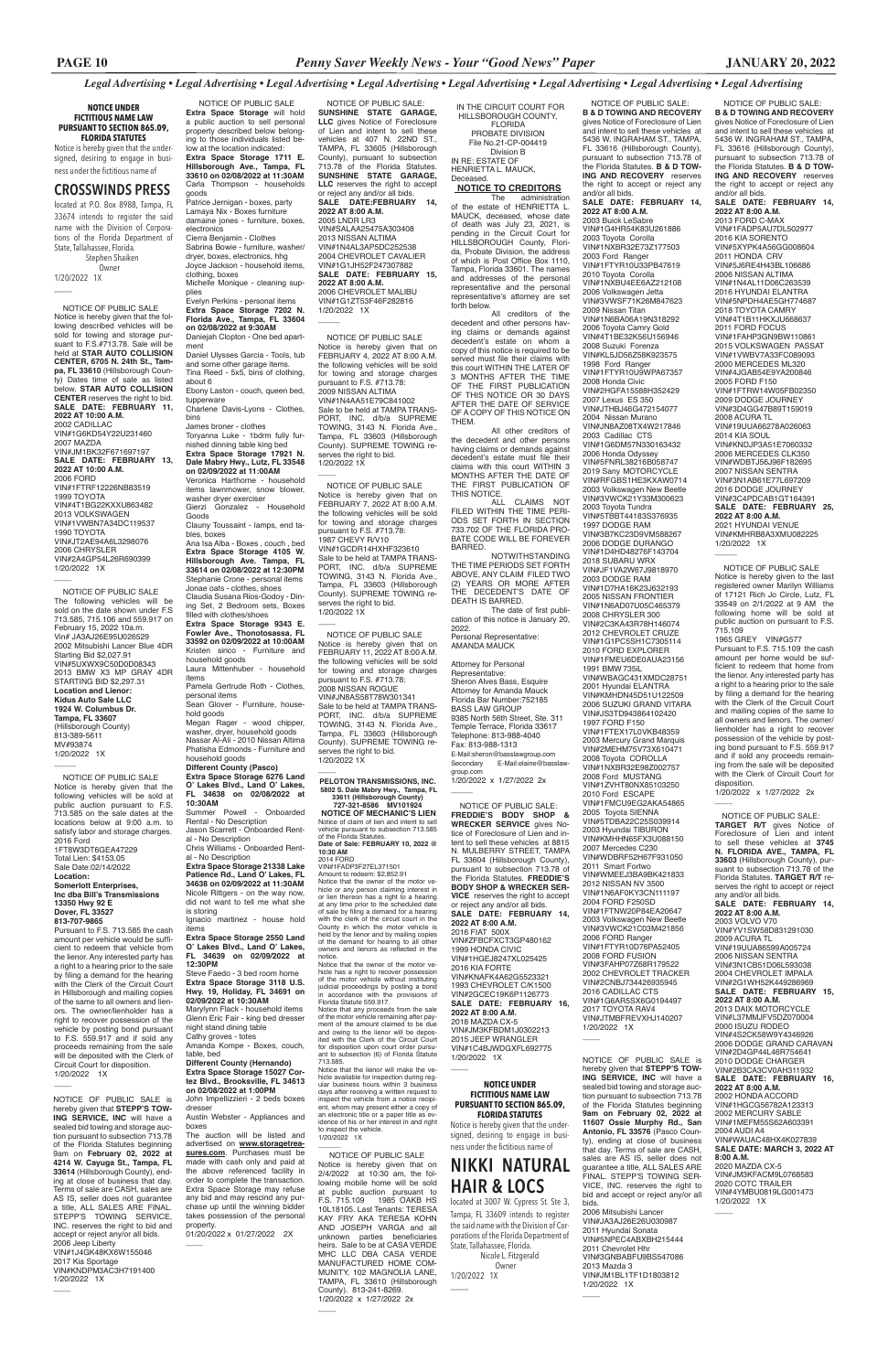*Legal Advertising • Legal Advertising • Legal Advertising • Legal Advertising • Legal Advertising • Legal Advertising • Legal Advertising • Legal Advertising*

**NOTICE OF APPLICATION FOR TAX DEED**

The holder of the following tax ce has filed the certificates for a tax deed to be issued. The certificate numbers and years of issuance, the description of the property, and the names in which it was assessed are: Folio No. 049150.1934

 File No. 2022-115 Certificate No.: 2019 / 5812 Year of Issuance: 2019 Description of Property: PARKWAY CENTER SINGLE FAMILY PHASE 2B LOT 27 BLOCK 8 PLAT BK / PG : 100 / 96 SEC - TWP - RGE : 13 - 30 - 19 **SUBJECT TO ALL OUTSTANDING TAXES**

#### Name(s) in which assessed: **PASCO HOME HELP INC**

All of said property being in the County of Hillsborough, State of

Florida. Unless such certificate shall be redeemed according to law, the property described in such certificate shall be sold to the highest bidder on (2/17/2022) online via the internet at www. hillsborough.realtaxdeed.com. Dated this 3rd day of January, 2022.

 CINDY STUART Clerk of the Circuit Court Hillsborough County, Florida Signature by:Carolina Muniz, Deputy Clerk

If you are a person with a disability who needs any accommodation in order to participate in this proceeding, you are entitled, at no cost to you, to the provision of certain assistance. Please contact the Clerk's ADA Coordinator, 601 E. Kennedy Blvd., Tampa, Florida, (813) 276-8100 extension 4205, two working days prior to the date the service is needed; if you are hearing or voice impaired, call 711. 1/6/2022 x 1/27/2022 4x

# **NOTICE OF APPLICATION**

 $\overline{\phantom{a}}$ 

**FOR TAX DEED**<br>The holder of the following tax certificates<br>has filed the certificates for a tax deed to be issued. The certificate numbers and years of issuance, the description of the property, and the names in which it was assessed are:<br>Folio No. 010558.0000

 File No. 2022-117 Certificate No.: 2019 / 13302 Year of Issuance: 2019 Description of Property:<br>SUNSET PARK THAT PART OF LOTS

 Folio No. 010558.0000 File No. 2022-116 Certificate No.: 2019 / 1171 Year of Issuance: 2019 Description of Property: BAY CREST PARK UNIT NO 03 LOT 9 BLOCK 3<br>PLAT BK / PG : 38 / 35<br>SEC - TWP - RGE : 02 - 29 - 17<br>**SUBJECT TO ALL OUTSTANDING TAXES**

# Name(s) in which assessed:<br>**JOHN PAPADOPOULOS<br>IRENE PAPADOPOULOS**<br>All of said property being

hillsborough.realtaxdeed.com. Dated this 3rd day of January, 2022.<br>CINDY STUART

in the County of Hillsborough, State of Florida.

Unless such certificate shall be redeemed according to law, the property described in such certificate sold to the highest bidder on (2/17/2022) online via the internet at www. hillsborough.realtaxdeed.com. Dated this 3rd day of Jan-

uary, 2022. CINDY STUART Clerk of the Circuit Court Hillsborough County, Florida Signature by:Carolina Muniz,

Unless such certificate shall be redeemed according to law, the property described in such certificate<br>shall be sold to the highest bidder on<br>(2/17/2022)onlineviatheinternetatwww. hillsborough.realtaxdeed.com. Dated this 3rd day of Jan-

 Deputy Clerk If you are a person with a disability who needs any accommodation in order to participate in this proceeding, you are

 Deputy Clerk If you are a person with a disability who needs any accommodation in order to participate in this proceeding, you are entitled, at no cost to you, to the provision of certain assistance. Please contact the Clerk's ADA Coordinator, 601 E. Kennedy Blvd., Tampa, Florida, (813) 276-8100 extension 4205, two working days prior to the date the service is needed; if you are hearing or voice impaired, call 711. 1/6/2022 x 1/27/2022 4x  $\overline{\phantom{a}}$ 

entitled, at no cost to you, to the provision of certain assistance. Please contact the Clerk's ADA Coordinator, 601 E. Kennedy Blvd., Tampa, Florida, (813) 276-8100 extension 4205, two working days prior to the date the service is needed; if you are hearing or voice impaired, call 711. 1/6/2022 x 1/27/2022 4x

# **NOTICE OF APPLICATION FOR TAX DEED**<br>The holder of the following tax certificates has filed the certificates for a tax deed to be issued. The certificate numbers and years of issuance, the description of the property, and the names in which it was assessed are:<br>Folio No 012945 3380

#### **NOTICE OF APPLICATION FOR TAX DEED**

The holder of the following tax certificates has filed the certificates for a tax deed to be issued. The certificate numbers and years of issuance, the description of the property, and the names in which it was assessed are: Folio No. 121506.0000

 $\overline{\phantom{a}}$ 

SUNSET PARK THAT PART OF LOTS 19 20 21 & 22 FROM NE COR OF LOT 19 RUN SLY ALONG E BDRY 150 FT TO NW COR OF LOT 30 WLY P/L TO

# N BDRY OF LOT 19 21 FT N 1 DEG 3 MIN 20 SEC W 10 FT W 48.88 FT N 140 FT TO N BDRY AND E 70 FT TO BEG BLOCK 1 TRACT B PLAT BK / PG : 10 / 46 SEC - TWP - RGE : 32 - 29 - 18 **SUBJECT TO ALL OUTSTANDING TAXES**

# Name(s) in which assessed: **ERC HOMES CAPITAL LLC**

All of said property being in the County of Hillsborough, State of Florida.

**FOR TAX DEED**<br>The holder of the following tax certificates<br>has filed the certificates for a tax deed to be issued. The certificate numbers and years of issuance, the description of the property, and the names in which it was assessed are: Folio No.190990.0000 File No. 2022-120 Certificate No.: 2019 / 18404 Year of Issuance: 2019 Description of Property: EAST TAMPA LOTS 1 AND 2 BLOCK 58 PLAT BK / PG : 0001 / 0079

Unless such certificate shall be redeemed according to law, the property described in such certificate shall be sold to the highest bidder on (2/17/2022) online via the internet at www.

# CINDY STUART Clerk of the Circuit Court Hillsborough County, Florida Signature by:Carolina Muniz,

Dated this 3rd day of January, 2022.

 Deputy Clerk If you are a person with a disability who needs any accommodation in order to participate in this proceeding, you are entitled, at no cost to you, to the provision of certain assistance. Please contact the Clerk's ADA Coordinator, 601 E. Kennedy Blvd., Tampa, Florida, (813) 276-8100 extension 4205, two working days prior to the date the service is needed; if you are hearing or voice impaired, call 711. 1/6/2022 x 1/27/2022 4x

 $\overline{\phantom{a}}$ 

The following tax certificates has filed the certificates for a tax deed to be issued. The certificate numbers and years of issuance, the description of the property, and the names in which it was assessed are: Folio No. 204902.0000

**NOTICE OF APPLICATION FOR TAX DEED**

The holder of the following tax certificates has filed the certificates for a tax deed to be issued. The certificate numbers and years of issuance, the description of the property, and the names in which it was assessed are: Folio No. 012591.0000

> (2/17/2022) online via the internet at www. hillsborough.realtaxdeed.com. Dated this 3rd day of Jan-

uary, 2022.<br>CINDY STUART

 File No. 2022-118 Certificate No.: 2019 / 1273 Year of Issuance: 2019 Description of Property:<br>FRAZIER SUBDIVISION LOT 10<br>PLAT BK / PG : 32 / 81<br>SEC - TWP - RGE : 02 - 27 - 18<br>**SUBJECT TO ALL OUTSTANDING TAXES** Name(s) in which assessed: **ESTATE OF THERESA CARDAMONE**

**JOHN J. CARDAMONE THERESA CARDAMONE**

All of said property being in the County of Hillsborough, State of Florida.

uary, 2022. CINDY STUART Clerk of the Circuit Court Hillsborough County, Florida Signature by:Carolina Muniz,

> **FOR TAX DEED**<br>The holder of the following tax certificates<br>has filed the certificates for a tax deed to be issued. The certificate numbers and years of issuance, the description of the property, and the names in which it was assessed are: Folio No. 003558.0010 File No. 2022-123 Certificate No.: 2019 / 376 Year of Issuance: 2019

> Description of Property: W 5/8 OF S 1/2 OF SW 1/4 OF NW 1/4 LESS RD R/W  $TWP - RGF \cdot 11 - 28 - 17$

Unless such certificate shall be redeemed according to law, the property described in such certificate shall be sold to the highest bidder on<br>(2/17/2022) online via the internet at <u>www.</u><br><u>hillsborough.realtaxdeed.com</u>.

Dated this 3rd day of January, 2022.<br>CINDY STUART

 Folio No.012945.3380 File No. 2022-119 Certificate No.: 2019 / 1310 Year of Issuance: 2019 Description of Property: CHEVAL WEST VILLAGE THREE LOT 18 BLOCK 2 PLAT BK / PG : 70 / 25 SEC -TWP - RGE : 07 - 27 - 18 **SUBJECT TO ALL OUTSTANDING TAXES**

# **NOTICE OF APPLICATION FOR TAX DEED** r of the following tax ce

Name(s) in which assessed: **JOEY R VITALE** All of said property being

in the County of Hillsborough, State of Florida.

Unless such certificate shall be redeemed according to law, the property described in such certificate shall be sold to the highest bidder on (2/17/2022) online via the internet at www. hillsborough.realtaxdeed.com.

has filed the certificates for a tax deed to<br>be issued. The certificate numbers and be issued. The certificate numbers and years of issuance, the description of the property, and the names in which it was assessed are: Folio No. 057472.2690 File No. 2022-124 Certificate No.: 2019 / 6775 Year of Issuance: 2019 Description of Property: SUN CITY CENTER UNIT 253 PHASE II LOT 11 BLOCK 3 PLAT BK / PG : 71 / 74 SEC - TWP - RGE : 13 - 32 - 19 **SUBJECT TO ALL OUTSTANDING TAXES**

Dated this 3rd day of January, 2022. CINDY STUART Clerk of the Circuit Court Hillsborough County, Florida Signature by:Carolina Muniz,

 Deputy Clerk If you are a person with a disability who

needs any accommodation in order to participate in this proceeding, you are entitled, at no cost to you, to the provision of certain assistance. Please contact the Clerk's ADA Coordinator, 601 E. Kennedy Blvd., Tampa, Florida, (813) 276-8100 extension 4205, two working days prior to the date the service is needed; if you are hearing or voice impaired, call 711. 1/6/2022 x 1/27/2022 4x

 $\overline{\phantom{a}}$ 

**FOR TAX DEED**<br>The holder of the following tax certificates<br>has filed the certificates for a tax deed to be issued. The certificate numbers and years of issuance, the description of the property, and the names in which it was assessed are:

# **NOTICE OF APPLICATION**

Unless such certificate shall be redeemed according to law, the property described in such certificate<br>shall be sold to the highest bidder on<br>(2/17/2022) online via the internet at www.

SEC - TWP - RGE : 19 - 29 - 19 **SUBJECT TO ALL OUTSTANDING** 

#### **TAXES** Name(s) in which assessed: **SOUTHEAST PROPERTY ACQUISI-TIONS LLC**

All of said property being in the County of Hillsborough, State of Florida.

Unless such certificate shall be redeemed according to law, the property described in such certificate shall be sold to the highest bidder on (2/17/2022) online via the internet at www. hillsborough.realtaxdeed.com.

#### CINDY STUART Clerk of the Circuit Court Hillsborough County, Florida Signature by:Carolina Muniz, Deputy Clerk

Dated this 3rd day of January, 2022.

 CINDY STUART Clerk of the Circuit Court Hillsborough County, Florida Signature by:Carolina Muniz, Deputy Clerk

If you are a person with a disability who needs any accommodation in order to participate in this proceeding, you are entitled, at no cost to you, to the provision of certain assistance. Please contact the Clerk's ADA Coordinator, 601 E. Kennedy Blvd., Tampa, Florida, (813) 276-8100 extension 4205, two working days prior to the date the service is needed; if you are hearing or voice impaired, call 711. 1/6/2022 x 1/27/2022 4x

 $\overline{\phantom{a}}$ 

**NOTICE OF APPLICATION FOR TAX DEED**

> The holder of the following tax certificates<br>has filed the certificates for a tax deed to has filed the certificates for a tax deed to be issued. The certificate numbers and years of issuance, the description of the property, and the names in which it was assessed are: Folio No. 141859.0000 File No. 2022-129 Certificate No.: 2019 / 14183 Year of Issuance: 2019 Description of Property: TERRACE PARK SUBDIVISION LOTS 3 AND 4 BLOCK 19 PLAT BK / PG : 10 / 71 SEC - TWP - RGE : 21 - 28 - 19 **SUBJECT TO ALL OUTSTANDING**

uary, 2022. ---<br>CINDY STUART

 Deputy Clerk If you are a person with a disability who needs any accommodation in order to participate in this proceeding, you are entitled, at no cost to you, to the provision of certain assistance. Please contact the Clerk's ADA Coordinator, 601 E. Kennedy Blvd., Tampa, Florida, (813) 276-8100 extension 4205, two working days prior to the date the service is needed; if you are hearing or voice impaired, call 711. 1/6/2022 x 1/27/2022 4x  $\overline{\phantom{a}}$ 

 File No. 2022-121 Certificate No.: 2019 / 19052 Year of Issuance: 2019 Description of Property:<br>PINE DALE ESTATES LOT 11<br>PLAT BK / PG : 32 / 97<br>SEC - TWP - RGE : 32 - 28 - 22<br>**SUBJECT TO ALL OUTSTANDING TAXES** Name(s) in which assessed: **FRANCES A HARDEE/TRUSTEE**

**FRANCES A. HARDEE, TRUSTEE FRANCES A. HARDEE REVOCABLE LIVING TRUST DATED**

**APRIL 19, 2016** All of said property being in the County of Hillsborough, State of Florida.

Unless such certificate shall be redeemed according to law, the property described in such certificate shall be sold to the highest bidder on

> **FOR TAX DEED**<br>The holder of the following tax certificates<br>has filed the certificates for a tax deed to be issued. The certificate numbers and years of issuance, the description of the property, and the names in which it was assessed are: Folio No. 061504.1048 File No. 2022-130 Certificate No.: 2019 / 7520 Year of Issuance: 2019 Description of Property: TEMPLE TERRACE WOODS LOT 24 PLAT BK / PG : 82 / 55 SEC - TWP - RGE : 19 - 28 - 20 **SUBJECT TO ALL OUTSTANDING TAXES** Name(s) in which assessed: **BARBARA LOEWE MELANIE R STEVENSON BARBARA LOEWE ET AL**

> property described in such certificate<br>shall be sold to the highest bidder on<br>(2/17/2022)onlineviatheinternetat<u>www.</u> hillsborough.realtaxdeed.com.

CINDY STUART Clerk of the Circuit Court Hillsborough County, Florida

 Signature by:Carolina Muniz, Deputy Clerk If you are a person with a disability who needs any accommodation in order to participate in this proceeding, you are entitled, at no cost to you, to the provision of certain assistance. Please contact the Clerk's ADA Coordinator, 601 E. Kennedy Blvd., Tampa, Florida, (813) 276-8100 extension 4205, two working days prior to the date the service is needed; if you are hearing or voice impaired, call 711. 1/6/2022 x 1/27/2022 4x

#### **NOTICE OF APPLICATION FOR TAX DEED**

 $\overline{\phantom{a}}$ 

The holder of the following tax certificates has filed the certificates for a tax deed to be issued. The certificate numbers and years of issuance, the description of the property, and the names in which it was assessed are: Folio No. 025385.0000

 File No. 2022-122 Certificate No.: 2019 / 2571 Year of Issuance: 2019 Description of Property: GROVE PARK ESTATES UNIT NO 6 LOT 1 BLOCK 5 PLAT BK / PG : 35 / 8 SEC - TWP - RGE : 27 - 28 - 18 **SUBJECT TO ALL OUTSTANDING TAXES**

Name(s) in which assessed: **LEONARDO ANTHONY DOMINGUEZ**

All of said property being in the County of Hillsborough, State of Florida.

Unless such certificate shall be redeemed according to law, the property described in such certificate

shall be sold to the highest bidder on<br>(2/17/2022) online via the internet at <u>www.</u><br>hillsborough.realtaxdeed.com.<br>Dated this 3rd day of Jan-

uary, 2022.<br>CINDY STUART

**TAXES**<br>Name(s) in which assessed Name(s) in which assessed: **V MCBRIDE PROPERTIES LLC**

 CINDY STUART Clerk of the Circuit Court Hillsborough County, Florida Signature by:Carolina Muniz,

 Deputy Clerk If you are a person with a disability who

**NOTICE OF APPLICATION FOR TAX DEED**<br>The holder of the following tax certificates<br>has filed the certificates for a tax deed to

needs any accommodation in order to participate in this proceeding, you are entitled, at no cost to you, to the provision of certain assistance. Please contact the Clerk's ADA Coordinator, 601 E. Kennedy Blvd., Tampa, Florida, (813) 276-8100 extension 4205, two working days prior to the date the service is needed; if you are hearing or voice impaired, call 711. 1/6/2022 x 1/27/2022 4x

# **NOTICE OF APPLICATION**

 $\overline{\phantom{a}}$ 

Name(s) in which assessed **JN AND EG LIMITED COMPANY** All of said property being in the County of Hillsborough, State of

**SUBJECT TO ALL OUTSTANDING TAXES**

Name(s) in which assessed:<br>**BLD 2 LLC** 

 NOTICE OF PUBLIC SALE Notice is hereby given that on 1/28/2022 at 10:30 am, the following mobile home will be sold at public auction pursuant to F.S. 715.109 1977 SKYL HS 0161652K. Last Tenants: PA-MELA BRIMER, TAMMY LYNN PETRILLA & JAMES GEORGE HELLMANN and all unknown parties beneficiaries heirs. Sale to be at NHC-FL 110, LLC DBA BLUE JAY RV & MOBILE HOME PARK

**BLD 2 LLC** All of said property being in the County of Hillsborough, State of Florida.

CINDY STUART Clerk of the Circuit Court Hillsborough County, Florida

 Signature by:Carolina Muniz, Deputy Clerk If you are a person with a disability who needs any accommodation in order to participate in this proceeding, you are entitled, at no cost to you, to the provision of certain assistance. Please contact the Clerk's ADA Coordinator, 601 E. Kennedy Blvd., Tampa, Florida, (813) 276-8100 extension 4205, two working days prior to the date the service is needed; if you are hearing or voice impaired, call 711. 1/6/2022 x 1/27/2022 4x

 $\overline{\phantom{a}}$ 

Name(s) in which assessed:

**PHYLLIS GIVAN** All of said property being in the County of Hillsborough, State of Florida. Unless such certificate shall be redeemed according to law, the property described in such certificate shall be sold to the highest bidder on (2/17/2022) online via the internet at www. hillsborough.realtaxdeed.com. Dated this 3rd day of Jan-

uary, 2022. CINDY STUART Clerk of the Circuit Court Hillsborough County, Florida

 Signature by:Carolina Muniz, Deputy Clerk If you are a person with a disability who

needs any accommodation in order to participate in this proceeding, you are entitled, at no cost to you, to the provision of certain assistance. Please contact the Clerk's ADA Coordinator, 601 E. Kennedy Blvd., Tampa, Florida, (813) 276-8100 extension 4205, two working days prior to the date the service is needed; if you are hearing or voice impaired, call 711. 1/6/2022 x 1/27/2022 4x

#### **NOTICE OF APPLICATION**

 $\overline{\phantom{a}}$ 

Folio No. 006716.0000 File No. 2022-125 Certificate No.: 2019 / 1025

 Year of Issuance: 2019 Description of Property: S 100 FT OF N 625 FT OF W 120 FT OF NE 1/4 OF SW 1/4 SEC - TWP - RGE : 35 - 28 - 17 **SUBJECT TO ALL OUTSTANDING** 

**TAXES** Name(s) in which assessed: **JULIA ROSA RAMOS HERNANDEZ ANGEL ANTONIO CRUZ RAMOS**

All of said property being in the County of Hillsborough, State of Florida.

hillsborough.realtaxdeed.com. Dated this 3rd day of January, 2022. CINDY STUART Clerk of the Circuit Court

 Hillsborough County, Florida Signature by:Carolina Muniz, Deputy Clerk If you are a person with a disability who

needs any accommodation in order to participate in this proceeding, you are entitled, at no cost to you, to the provision of certain assistance. Please contact the Clerk's ADA Coordinator, 601 E. Kennedy Blvd., Tampa, Florida, (813) 276-8100 extension 4205, two working days prior to the date the service is needed; if you are hearing or voice impaired, call 711. 1/6/2022 x 1/27/2022 4x

# **NOTICE OF APPLICATION FOR TAX DEED**

 $\overline{\phantom{a}}$ 

The holder of the following tax certificates has filed the certificates for a tax deed to be issued. The certificate numbers and years of issuance, the description of the property, and the names in which it was assessed are: Folio No. 060603.7674 File No. 2022-126 Certificate No.: 2019 / 7412 Year of Issuance: 2019 Description of Property: BAY HILLS VILLAGE A CONDOMINIUM

LOT 36 BLOCK 2 PLAT BK / PG : 8 / 4 SEC - TWP - RGE : 10 - 28 - 20 **SUBJECT TO ALL OUTSTANDING** 

# **TAXES** Name(s) in which assessed: **ANITA MILLAN**

# **CLYDE ALLAUGH**

**ANITA MILLAN ET AL** All of said property being in the County of Hillsborough, State of Florida.

Unless such certificate shall be redeemed according to law, the property described in such certificate<br>shall be sold to the highest bidder on<br>(2/17/2022)onlineviatheinternetat<u>www.</u> hillsborough.realtaxdeed.com.

If you are a person with a disability who needs any accommodation in order to participate in this proceeding, you are entitled, at no cost to you, to the provision of certain assistance. Please contact the Clerk's ADA Coordinator, 601 E. Kennedy Blvd., Tampa, Florida, (813) 276-8100 extension 4205, two working days prior to the date the service is needed; if you are hearing or voice impaired, call 711. 1/6/2022 x 1/27/2022 4x

 $\overline{\phantom{a}}$ 

**NOTICE OF APPLICATION FOR TAX DEED**

**TAXES** Name(s) in which assessed:

# **JASON W GOINS WANDA N GOINS**

All of said property being in the County of Hillsborough, State of

Florida. Unless such certificate shall be redeemed according to law, the property described in such certificate shall be sold to the highest bidder on (2/17/2022) online via the internet at www. hillsborough.realtaxdeed.com. Dated this 3rd day of Jan-

Clerk of the Circuit Court Hillsborough County, Florida Signature by:Carolina Muniz,

# **NOTICE OF APPLICATION**

All of said property being in the County of Hillsborough, State of Florida. Unless such certificate shall be redeemed according to law, the

Dated this 3rd day of Jan-

uary, 2022.

 $\overline{\phantom{a}}$ 

 CINDY STUART Clerk of the Circuit Court Hillsborough County, Florida Signature by:Carolina Muniz, Deputy Clerk If you are a person with a disability who needs any accommodation in order to participate in this proceeding, you are entitled, at no cost to you, to the provision of certain assistance. Please contact the Clerk's ADA Coordinator, 601 E. Kennedy Blvd., Tampa, Florida, (813) 276-8100 extension 4205, two working days prior to the date the service is needed; if you are hearing or voice impaired, call 711. 1/6/2022 x 1/27/2022 4x

**NOTICE OF APPLICATION FOR TAX DEED**<br>The holder of the following tax certificates<br>has filed the certificates for a tax deed to be issued. The certificate numbers and years of issuance, the description of the property, and the names in which it was

assessed are: Folio No. 023958.9318 File No. 2022-131 Certificate No.: 2019 / 2404 Year of Issuance: 2019 Description of Property: MANHATTAN-HUMPHREY<br>TOWNHOMES UNIT TWO LOT 9 PLAT BK / PG : 106 / 240

SEC - TWP - RGE : 20 - 28 - 18 **SUBJECT TO ALL OUTSTANDING TAXES** Name(s) in which assessed:

# **V MCBRIDE PROPERTIES LLC**

All of said property being in the County of Hillsborough, State of Florida.

Unless such certificate shall be redeemed according to law, the property described in such certificate shall be sold to the highest bidder on (2/17/2022) online via the internet at www. hillsborough.realtaxdeed.com.

Dated this 3rd day of January, 2022.

 CINDY STUART Clerk of the Circuit Court Hillsborough County, Florida Signature by:Carolina Muniz, Deputy Clerk

If you are a person with a disability who needs any accommodation in order to participate in this proceeding, you are entitled, at no cost to you, to the provision of certain assistance. Please contact the Clerk's ADA Coordinator, 601 E. Kennedy Blvd., Tampa, Florida, (813) 276-8100 extension 4205, two working days prior to the date the service is needed; if you are hearing or voice impaired, call 711. 1/6/2022 x 1/27/2022 4x

 $\overline{\phantom{a}}$ 

**NOTICE OF APPLICATION FOR TAX DEED** The holder of the following tax certificates has filed the certificates for a tax deed to be issued. The certificate numbers and years of issuance, the description of the property, and the names in which it was

assessed are: Folio No. 023958.9184 File No. 2022-132 Certificate No.: 2019 / 2383 Year of Issuance: 2019 Description of Property: MANHATTAN-HUMPHREY TOWNHOMES UNIT ONE LOT 5 BLOCK 6 PLAT BK / PG : 102 / 185

SEC - TWP - RGE : 20 - 28 - 18 **SUBJECT TO ALL OUTSTANDING** 

All of said property being in the County of Hillsborough, State of

Florida.

Unless such certificate shall be redeemed according to law, the property described in such certificate<br>shall be sold to the highest bidder on<br>(2/17/2022) online via the internet at www. hillsborough.realtaxdeed.com.

Dated this 3rd day of Jan-

uary, 2022.

 $\overline{\phantom{a}}$ 

 CINDY STUART Clerk of the Circuit Court Hillsborough County, Florida Signature by:Carolina Muniz, Deputy Clerk If you are a person with a disability who needs any accommodation in order to participate in this proceeding, you are entitled, at no cost to you, to the provision of certain assistance. Please contact the<br>Clerk's ADA Coordinator, 601 E. Kennedy Clerk's ADA Coordinator, 601 E. Kennedy Blvd., Tampa, Florida, (813) 276-8100 extension 4205, two working days prior

to the date the service is needed; if you are hearing or voice impaired, call 711. 1/6/2022 x 1/27/2022 4x

be issued. The certificate numbers and years of issuance, the description of the property, and the names in which it was

assessed are: Folio No. 035796.1000 File No. 2022-134 Certificate No.: 2019 / 3681 Year of Issuance: 2019

Description of Property: FROM NW COR OF NE 1/4 OF NE 1/4 GO S 30 FT E 430 FT S 295 FT TO POB

AND RUN E 206 FT S 15

FT W 206 FT AND N 15 FT TO BEG SEC - TWP - RGE : 07 - 28 - 19 **SUBJECT TO ALL OUTSTANDING** 

**TAXES**

Florida.

Unless such certificate shall be redeemed according to law, the property described in such certificate<br>shall be sold to the highest bidder on<br>(2/17/2022)onlineviatheinternetat<u>www.</u> hillsborough.realtaxdeed.com.

Dated this 3rd day of Jan-

uary, 2022.

 $\overline{\phantom{a}}$ 

 $\overline{\phantom{a}}$ 

 $\overline{\phantom{a}}$ 

 CINDY STUART Clerk of the Circuit Court Hillsborough County, Florida Signature by:Carolina Muniz, Deputy Clerk

If you are a person with a disability who needs any accommodation in order to participate in this proceeding, you are entitled, at no cost to you, to the provision of certain assistance. Please contact the Clerk's ADA Coordinator, 601 E. Kennedy Blvd., Tampa, Florida, (813) 276-8100 extension 4205, two working days prior to the date the service is needed; if you are hearing or voice impaired, call 711. 1/6/2022 x 1/27/2022 4x

38511 WILDS ROAD, DADE CITY, FL 33525 (Pasco County). 813-241-8269. 1/13/2022 x 1/20/2022 2x

 NOTICE OF PUBLIC SALE Notice is hereby given that on 1/28/2022 at 10:30 am, the following mobile home will be sold at public auction pursuant to F.S. 715.109 1977 FAN TV L73564. Last Tenants: SUZANNE M KOL-LAR, JOHN BRIDGES, & EVAN-GALA MAE BRIDGES and all unknown parties beneficiaries heirs. Sale to be at NHC-FL 109 LLC DBA CITRUS HILL RV RESORT 9267 US HIGHWAY 98, DADE CITY, FL 33525 (Pasco County). 813-241-8269. 1/13/2022 x 1/20/2022 2x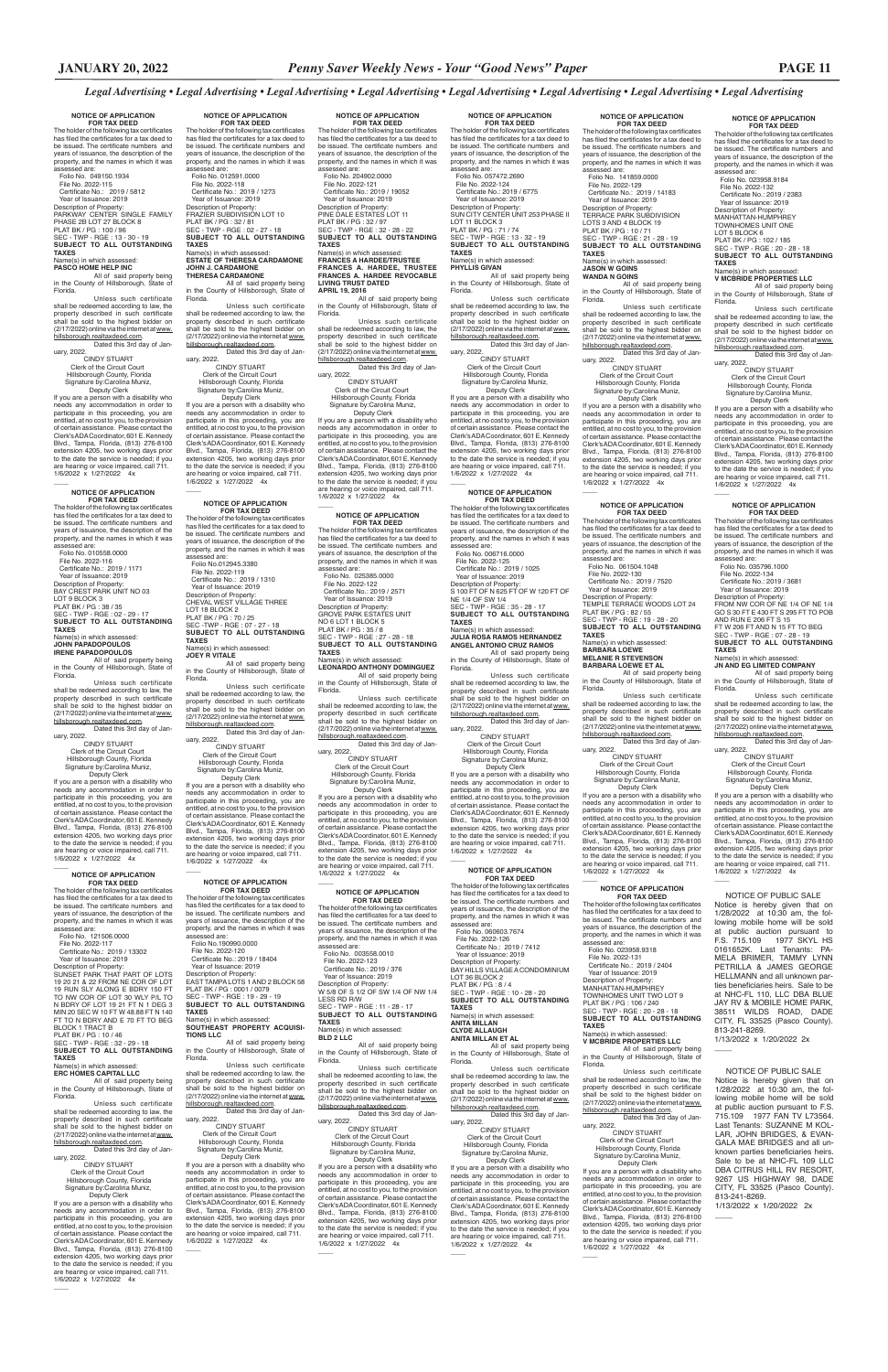Notice is hereby given that pursuant to the Florida Self Storage Facility Act Statutes (Section 83.801 – 83.809); **Storage Sense - Tampa** will sell for cash to the highest bidder on **www.Lockerfox. com for location at 2425 S. 86th Street, Tampa,** County of Hillsborough**, FL 33619, by 2:00 pm on Friday, the 28th day of January, 2022** and continuing day to day thereafter until sold: the house hold goods and misc. personal & other contents of the following:<br>Unit #0920 Wilma Pobanz Unit #0920 Wilma Pobanz Household / Personal / Misc. Items 1/13/2022 x 1/20/2022 2x  $\overline{\phantom{a}}$ 

*Legal Advertising • Legal Advertising • Legal Advertising • Legal Advertising • Legal Advertising • Legal Advertising • Legal Advertising • Legal Advertising*

# NOTICE OF SALE

# **SHERIFF'S SALE Case No: 2016-CA-009835**

Under and by virtue of Execution issued out of and under the Seal of the Circuit Court in and for Hillsborough County, Florida dated September 22, 2021 in a certain cause wherein, Suncoast Credit Union, Plaintiff, against Lonnie Brock, Defendant. I have levied on and will on February 1, 2022, the same being a legal sales day, at 11:00 a.m. offer for sale at 700 E. Twiggs St., Sheriff's Office, 3rd Floor, Civil Process Section, Tampa, Florida, and sell to the highest and best bidder, for cash, subject to all prior liens or encumbrances the following described Personal Property, in Hillsborough County, Florida, to wit:

**\*\*PLEASE CONTACT OUR OFFICE 24HRS PRIOR TO SALE DATE DUE TO COVID-19 AT 813-242-5203\*\***

**\*\*CASH, CREDIT CARDS AND CASHIER'S CHECKS ARE THE ONLY FORMS OF PAYMENT ACCEPTED\*\***

**\*\*\*FOR CASHIER'S CHECK PAYMENTS, YOU MUST ARRIVE NO LATER THAN ONE HOUR PRIOR TO SALE TO ALLOW VERIFICATION OF PAYMENT WITH THE ISSUING BANK. IF HCSO IS UNABLE TO VERIFY THE VALIDITY OF THE CHECK, IT WILL NOT BE ACCEPTED\*\*\***

**All Rights, Interest & Title of Property Belonging to Defendant: Lonnie Brock aka Lonnie Alfred Brock, II**

**Description of Property: Black 2018 Chevrolet Silverado 1500; 3GCPCREC3JG646711**

#### **Stored at: B&D Towing 6330 Jensen Road Tampa, FL 33619 (813) 671-2888**

to satisfy said execution and costs.

Thomas K. Sciarrino, Jr., Esq. Attorney for Plaintiff

YOU ARE NOTIFIED that an action for Dissolution of Marriage has been filed against you and that you are required to serve a copy of your written defenses, if any, to it on FELIX D DIAZ-MARTINEZ, whose address is 10621 Standing Stone Drive, Wimauma, FL 33598, on or before FEBRUARY 14, 2022, and file the original with the Clerk of this Court at 800 E. Twiggs St., Suite 101, Tampa, FL 33602, before service on Petitioner or immediately thereafter. If you fail to do so, a default may be entered against you for the relief demanded in the petition. If applicable, insert the

> CHAD CHRONISTER, SHERIFF Hillsborough County, Florida Carla A. Buckley, #223525 Special Deputy 12/30/2021 x 1/20/2022 4x

 $\overline{\phantom{a}}$ 

 NOTICE OF PUBLIC SALE Notice is hereby given that on 1/28/2022 at 10:30 am, the following mobile home will be sold at public auction pursuant to F.S. 715.109 1966 MARL HS G143CKE51295. Last Tenants: TRAVIS EDWIN WILSON AND BETTY STAHL and all unknown parties beneficiaries heirs. Sale to be at SIXTH AVE LLC, 39345 SIXTH AVE., ZEPHYRHILLS, FL

You must keep the<br>Clerk of the Circuit Court's office notified of your current address. (You may file Notice of Current Address, Florida Supreme Court Approved Family Law Form 12.915.) Future papers in this lawsuit will be mailed to the address on record at the clerk's office.

WARNING: Rule 12.285, Florida Family Law Rules of Procedure, requires certain automatic disclosure of documents and information. Failure to comply can result in sanctions, including dismissal or striking of pleadings.

33542. (Pasco County) 813-282- 6754. 1/13/2022 x 1/20/2022 2x

 $\overline{\phantom{a}}$ 

 $\overline{\phantom{a}}$ 

 Notice of Self Storage Sale Please take notice **Hide-Away Storage - Crosstown located at 1505 South US Hwy 301, Tampa FL 33619** intends to hold a sale to sell the property stored at the Facility by the below list of Occupants whom are in default at an Auction. The sale will occur as an online auction via **www.storagetreasures.com on 2/9/2022 at 10:00AM**. Unless stated otherwise the description of the contents are household goods and furnishings. Lashonda Baker unit #1020; Malcom McCullough unit #1440; Dante L Napue unit #236; Monserrate Caraballo-Olivera unit #629; Giovanni R Ortiz unit #644; Trellis A Thomas units #681 & #759; Demitirius Douglas unit #834. This sale may be withdrawn at any time without notice. Certain terms and conditions apply. See manager for details. 1/20/2022 x 1/27/2022 2x

given that the following described property located at **A-AAA Key Mini Storage, 1500 East Busch Blvd., Tampa, Florida 33612**, will be sold at public auction to the highest bidder for CASH ONLY at www.storageauctions.com On **WEDNESDAY THE 9TH DAY OF FEBRUARY, 2022 at 10:30AM.**<br>070-Frank Crawford-furniture

IN THE CIRCUIT COURT OF THE THIRTEENTH JUDICIAL CIRCUIT IN AND FOR HILLSBOROUGH COUNTY, FLORIDA Case No.: 22-00438 Division: D-P FELIX D DIAZ-MARTINEZ, Petitioner and YUSMARY LIMONTA NEIRA,

Crawford-furniture dresser, bed, pictures, couch, table 118-Le'Meyah J. Lloyd-couch, toys, bunk bed, chair, love seat, Respondent **NOTICE OF ACTION FOR**

**DISSOLUTION OF MARRIAGE** TO: YUSMARY LIMONTA NEIRA Address Unknown

box spring, bed frame, love seat, bar stools, tv, dresser, boxes, totes<br>721-Lee Green-Dog cage

Notice of Public Sale Notice is hereby given that **Store-Right Self Storage at 4120 E. 10th Ave., Tampa, FL 33605**, will sell the contents of the storage units listed below at a public auction to satisfy a lien placed on the contents (pursuant to Chapter 83 of the Florida Statutes). The sale will take place at the website **www.StorageTreasures.com on February 9th, 2022 at 10:00 AM**. The sale will be conducted under the direction of Christopher Rosa (AU4167) and www.StorageTreasures.com on behalf of the facility's management. Units will be available for viewing prior to the sale on **www.StorageTrea**sures.com. Contents will be sold for cash only to the highest bidder. A 10-15% buyer's premium will be charged and possibly a cleaning deposit per unit. All sales are final. Seller reserves the right to withdraw the property at any time before the sale or to refuse any bids. The property to be sold is described as "general household items" unless otherwise noted. 1.C22 COLEMAN, SONIA HHG 2. B77 JOHNSON, THEODORE VEHICLE 3. D08 BARNES, MICHAEL HHG 4. J14 SIMS, BENAL RESHARD HHG 5. H25 GRIFFIN, SAMUEL HHG 6. I36 HUDGE, VISLIA **7. E58 BUTLER, GEORGIE HHG<br>7. E58 BUTLER, GEORGIE HHG<br>8.A52 SEXIL, WILNES HHG** 8.A52 SEXIL, WILNES HHG 9. D49 SIMS, DEWAYNE 10.J47 REED, DARLENE HHG<br>11.D49 REED, DARLENE HHG 11.D49 REED, DARLENE 12. G03 WRIGHT, ARTHUR HHG 13. G18 FOSTER, JOE HHG<br>14. C15 FOSTER, JOE HHG 14. C15 FOSTER, JOE HHG<br>15. J12 FIPPS. ERIKIA HHG 15. J12 FIPPS, ERIKIA 16. H49 ROBINSON, LYNETTE HHG 17. F27 MITCHELL, DANELLE HHG 18.F04 HILL, DAVETTA HHG 19.E33 GRUBBS, VINCENT HHG 20. C25 JONES, ROBERTA HHG<br>21. C07 GRANT, DAVE HHG 21. C07 GRANT, DAVE

legal description of real property, a specific description of person-al property, and the name of the County in Florida where the property is located N/A.

Copies of all court documents in this case, including orders, are available at the Clerk of the Circuit Court's office. You may review these documents upon request.

22. I61 JOHNSON, IVANA ANEVE HHG 23. I48 HAYES, ELLA FRANCINE **HHG** 

25. F15 MCCRAY, GLORIA HHG 26. B56 SMITH, DARRYL HHG 27. E29 BRANDT, ANDREW HHG 28 F30 CREWS, JOHN 29. C09 FOSTER, RUTH HHG

 Dated January 11, 2022. CINDY STUART CLERK OF CIRCUIT COURT By:Catherine Castillo

Deputy Clerk 1/13/2022 x 2/3/2022 4x

 $\overline{\phantom{a}}$ 

Effective February 15, 2022 Steven Schweinshaupt, MD will no longer be practicing medicine at WellMed at Sheldon. Patients may continue care at WellMed at Sheldon.

> For questions or copies of medical records call: 813-926-2177

WellMed at Sheldon 11924 Sheldon Rd. Tampa, FL 33626 813-926-2177

1/20/2022 x 2/10/2022 4x

obligated party. 1/20/2022 x 1/27/2022 2x  $\overline{\phantom{a}}$ 

NOTICE OF PUBLIC SALE Notice is hereby given that **Store-Right Self Storage at 3648 S.US Hwy 41, Ruskin, Florida 33570** will sell the contents of the storage units listed below at a public auction to satisfy a lien placed on the contents (pursuant to Chapter 83 of the Florida Statutes). The sale will take place at the website **www. StorageTreasures.com** on **February 9th, 2022 at 10:30AM**  The sale will be conducted under the direction of Christopher Rosa (AU4167) and **www.StorageTreasures.com** on behalf of the facility's management. Units will be available for viewing prior to the sale on www.StorageTreasures.com. Contents will be sold for cash only to the highest bidder. A 10-15% buyer's premium will be charged and possibly a cleaning deposit per unit. All sales are final. Seller reserves the right to withdraw the property at any time before the sale or to refuse any bids. The property to be sold is described as "general household items" unless otherwise noted. David Palacious –Household *items* 

> NOTICE OF SALE NOTICE IS HEREBY GIVEN that the undersigned intends to sell the personal property described below to enforce a lien imposed on said property under The Florida Self Storage Facility Act Statutes (Section 83.801- 83.809). The undersigned will sell at public sale by competitive bidding on **Tuesday, JANUARY 25, 2022 at 12:00pm with StorageTreasures.com**, said property has been stored and which are located at **STORQUEST on 6207 W. Hillsborough Ave., Tampa, FL 33634, County of Hillsborough**, State of Florida, the following:

| Name: Unit #:                     |                 | Contents:  |
|-----------------------------------|-----------------|------------|
| <b>Daniel Russell</b>             | D41             | HHG.       |
| Keishla Velez                     | GG34            | <b>HHG</b> |
| Juan Pelaez                       | H <sub>20</sub> | <b>HHG</b> |
| <b>Antwan Mills</b>               | <b>FF11</b>     | <b>HHG</b> |
| Jonathan Torres FF17              |                 | <b>HHG</b> |
| Juan Llanes                       | K09             | <b>HHG</b> |
| Eric Harakaly                     | K <sub>19</sub> | HHG        |
| Durchases must be poid for at the |                 |            |

Purchases must be paid for at the time of purchase in cash or credit card only. All purchased items are sold as is, where is, and must be removed at the time of the sale. Sale is subject to cancellation in the event of settlement between owner and obligated party.

Dated this 6th day of January 2022 and the 13th day of January 2022. 1/6/2022 x 1/13/2022 2x

 $\overline{\phantom{a}}$ 

NOTICE OF PUBLIC SALE In order to satisfy a Contractual Landlord's Lien, under the provisions of the Florida Self-Storage Act, public notice is hereby

> NOTICE OF PUBLIC SALE Notice is hereby given that on 2/4/2022 at 10:30 am, the following mobile home will be sold at public auction pursuant to F.S. 715.109 1972 HILC HS HG5025F. Last Tenants: JORLI MAST and all unknown parties beneficiaries heirs. Sale to be at MOUNT CARMEL RIDGE, LLC, 113 SOUTH MT CARMEL RD., BRANDON, FL 33511 (Hillsborough County). 813-689-3824. 1/20/2022 x 1/27/2022 2x  $\overline{\phantom{a}}$

furniture 171-Kiauna Jackson-Bicycle, cab-

inet, refrigerator, chair, couch, picture, boxes, totes 192-William Brown-Boxes, tools,

 $\overline{\phantom{a}}$  NOTICE OF PUBLIC SALE Notice is hereby given that on 2/4/2022 at 10:30 am, the following mobile home will be sold at public auction pursuant to F.S. 715.109 1997 FLEE TV 1EC1H2624V2882720. Last Tenants: ROBERT A ROSS AKA BOB ROSS AND SHIRLEY ROSS and all unknown parties beneficiaries heirs. Sale to be at NHC-FL140, LLC DBA SETTLER'S REST RV RESORT, 37549 CHANCEY RD., ZEPHYRHILLS, FL 33541 (Pasco County). 813-241-8269. 1/20/2022 x 1/27/2022 2x

 $\overline{\phantom{a}}$ 

 NOTICE OF PUBLIC SALE Notice is hereby given that the following described vehicles will be sold for towing and storage pursuant to F.S.#713.78. Sale will be held at **SPLIT SECOND TOWING & TRANSPORT, INC.** at the following locations. Dates and time of sale as listed below. **SPLIT SECOND TOWING & TRANS-PORT. INC.** reserves the right to

box spring, mattress, dolly, shelf, totes, Gardening tools 199-Mikeis Rivers-chair, toys, totes, mattress, box spring, boxes,

bag of sand, stroller, fishing equipment, clothes and shoes 294-Sarina Arnold-Bed frame, totes, boxes, baby toys, clothes,

**TAMPA, FL 33619** (Hillsborough County) SALE DATE: FEBRUARY 13, **2022 AT 8:00 A.M.** 1998 Nissan Maxima Vin#JN1CA21D0WT605007 1/20/2022 1X  $\overline{\phantom{a}}$ 

fan, tv, chair 300-Orrin Tolliver-Boxes, furniture, tv, shelf, totes, electrical

equipment, printer, walker, toaster 301-Orrin Tolliver-Office chair, boxes, dolley, electric equipment, mirror, table, clothes, file cabinet<br>321-Nicole Flowers-Clothes Flowers-Clothes, shoes, suit case, bags, rack

500-Stephanie M. Luna-baby stroller, bags, boxes, pictures, clothes, totes 534-Walter Isbell Jr.-metal tool box, mattress, box spring, bed

**County): SALE DATE: FEBRUARY 14, 2022 AT 8:00 A.M.** 2008 CADILLAC CTS VIN#1G6DF577280149072 2010 HYUNDAI SONATA VIN#5NPEU4AC1AH633072 2018 KIA SORENTO VIN#5XYPG4A31JG409615 2012 CHEVROLET EQUINOX VIN#2GNALDEK7C6277129 2008 NISSAN XTERRA VIN#5N1AN08U98C511306 **SALE DATE: FEBRUARY 16, 2022 AT 8:00 A.M.** 2002 KIA SPORTAGE VIN#KNDJB623725173335 1/20/2022 1X  $\overline{\phantom{a}}$ 

frame, clothes, bags, tools 562-Alfredo Richardson-dresser, lawn mower, ladder, bed, totes, car jack, night stand, mattress, love seat, propane tank, kid toys 602-Ira Rice-Couch, love seat, table, boxes, end tables, clothes 607-Johnie Jackson-Boxes, night stand, tv, dresser love seat, mattress, bed frame, desk

612-Emmalouise Miller-Boxes, toys, stroller, bags, boxes, totes, furniture, play station 623-Tina Franklin-chair, mattress,

**AT 8:00 A.M.** VIN#1HGCD7230RA038953 1994 HOND VIN#3VWDX7AJ7BM335881 2011 VOLK VIN#4T3ZF13C3YU174427 2000 TOYT VIN#JNKCP11A62T505577 2002 INFI **SALE DATE: FEBRUARY 19, 2022 AT 8:00 A.M.** VIN#2T3H1RFV4LC050926 2020 TOYT 1/13/2022 1X  $\overline{\phantom{a}}$ 

clothes, shoes, blankets, boxes, totes

737-Hector Betancourt-table, bb guns, air tank, totes, roller blades, games 1/20/2022 x 1/27/2022 2x

24. I34 MCGRUDER, BRENDA HHG

1/20/2022 x 1/27/2022 2x

 $\overline{\phantom{a}}$ 

 NOTICE OF PUBLIC SALE To satisfy owners lien for rent due in accordance with Florida Statutes, "The Self Storage Facility Act" (sections 83.801-83.809), contents of the leased storage units as well as leased outside storage spaces (individuals identified below) including all personal property consisting of miscellaneous household items, furniture, clothing, boxes, motor vehicles, boats, trailers and other items, will be sold at Public Auction to the highest bidder (or otherwise disposed of) at the following location and time. **SOUTH DALE MABRY SELF** 

# **STORAGE, 4307 S. DALE MAB-RY HWY., TAMPA, FL 33611 (Hillsborough County)**

| <b>SALE DATE: FEBRUARY 3, 2022</b>   |       |  |  |
|--------------------------------------|-------|--|--|
| AT 11:00 A.M.                        |       |  |  |
| <b>Tenant Name</b>                   | Unit# |  |  |
| John Winning                         | 2079  |  |  |
| <b>Owen Williams</b>                 | 2075  |  |  |
| Jessica Salazar                      | 3158  |  |  |
| All units are sold "as-is", and must |       |  |  |
| be paid for in CASH immediate-       |       |  |  |
| ly following the Auction. All units  |       |  |  |
| advertised may not be available      |       |  |  |
| at the time of Auction in the event  |       |  |  |
| of Settlement between Owner and      |       |  |  |

1/20/2022 x 1/27/2022 2x

 $\overline{\phantom{a}}$ 

 $\overline{\phantom{a}}$ 

 $\overline{\phantom{a}}$ 

 $\overline{\phantom{a}}$ 

### **WARD'S TOWING 7010 Hwy 19 • New Port Richey, FL 34652 727-849-0050 (Fax) 727-842-5242 9AM Auction @ 7010 Hwy 19 New Port Richey, FL 34652**

|      |              | <b>PASCO COUNTY EDITION ONLY</b> |                     |
|------|--------------|----------------------------------|---------------------|
| YFAR | MAKF         | VIN#                             | <b>AUCTION DATE</b> |
| 2006 | CADI         | 1G6DM57TX60103909                | 02/15/2022          |
| 2003 | <b>TOYT</b>  | 4T1BF28B83U338831                | 02/15/2022          |
|      | 1/20/2022 1X |                                  |                     |

#### **Pasco Towing, Inc. 6012 Pine Hill Rd. • Port Richey, FL 34668 727-849-1651 • Fax 727-849-5281**

| Must be included in Pasco County $\cdot$ 9 AM AUCTION |             |                   |                     |
|-------------------------------------------------------|-------------|-------------------|---------------------|
| <b>YEAR</b>                                           | MAKE        | VIN#              | <b>AUCTION DATE</b> |
| 1992                                                  | <b>FORD</b> | 1FTCR10U1NTA46292 | 02/12/2022          |
| 2016                                                  | HMDE        | NOVIN0201297830   | 02/12/2022          |
| 1991                                                  | ASPT        | MJW082349         | 02/12/2022          |
| 1992                                                  | <b>HOND</b> | 1HFSC1815NA603147 | 02/12/2022          |
| 2019                                                  | <b>FORD</b> | 1FTEW1CG1GFC97158 | 02/12/2022          |
| 2006                                                  | <b>BMW</b>  | WBAVB13506KX34791 | 02/13/2022          |
| 2011                                                  | <b>BMW</b>  | WBAUN7C57BVM25057 | 02/13/2022          |
| 2007                                                  | <b>MITS</b> | 4A3AK24F37E046604 | 02/13/2022          |
| 2009                                                  | <b>CHEV</b> | 2G1WB57K391222518 | 02/14/2022          |
| 2006                                                  | <b>BMW</b>  | WBANE73546CM36488 | 02/15/2022          |
| 1/20/2022 1X                                          |             |                   |                     |

#### **A-1 Recovery 6124 Siesta Lane • Port Richey, FL 34668 727-536-5600 (fax) 727-725-2589 9AM Auction @ 6124 Siesta Lane Port Richey, FL 34668**

| <b>MUST INCLUDE PASCO COUNTY</b> |               |                   |                     |
|----------------------------------|---------------|-------------------|---------------------|
| YFAR                             | <b>MAKE</b>   | VIN#              | <b>AUCTION DATE</b> |
| 2007                             | <b>DODG</b>   | 1B3HB28B27D182951 | 02/12/2022          |
| 1999                             | CHEV          | 1G1NE52M9X6211332 | 02/12/2022          |
| 2003                             | <b>MERC</b>   | 4M2DU86W73ZJ07623 | 02/12/2022          |
| 2008                             | <b>HOND</b>   | JHMCP26438C074178 | 02/12/2022          |
| 1978                             | NAR           | NAB04076M78D      | 02/12/2022          |
| 1998                             | <b>FORD</b>   | 2FAFP74WXWX156141 | 02/12/2022          |
| 2011                             | <b>DODG</b>   | 2D4RN4DG2BR722959 | 02/12/2022          |
| 2006                             | <b>JFFP</b>   | 1J4GK58KX6W293823 | 02/13/2022          |
| 2013                             | <b>TOYT</b>   | 2T1BU4EEXDC956039 | 02/13/2022          |
| 2003                             | CADI          | 1G6KS54Y83U177783 | 02/14/2022          |
| 2008                             | <b>CHEV</b>   | 2G1WT55K689131470 | 02/14/2022          |
| 2005                             | <b>FORD</b>   | 1FMZU65K25UA60687 | 02/15/2022          |
| 1996                             | <b>SATURN</b> | 1G8ZK5276TZ157129 | 02/15/2022          |
| 1/20/2022 1X                     |               |                   |                     |

#### bid. **AT 7203 E. BROADWAY AVE.,**

### **NOTICE UNDER FICTITIOUS NAME LAW PURSUANT TO SECTION 865.09, FLORIDA STATUTES**

Notice is hereby given that the undersigned, desiring to engage in business under the fictitious name of

# **GIRLING TAX SERVICES**

located at 1914 Johnson Pointe Drive, Plant City, FL 33566 intends to register the said name with the Division of Corporations of the Florida Department of State, Tallahassee, Florida. Jennifer Girling Owner 1/20/2022 1X \_\_\_\_

NOTICE OF PUBLIC SALE Notice is hereby given that the following described vehicles will be sold for towing and storage pursuant to F.S.#713.78. Sale will be held at **SUNSTATE WRECK-ER SERVICE**. Dates, location and time of sale as listed below. **Sunstate Wrecker Service** reserves the right to bid. **AT 3800 N. FLORIDA AVE., TAMPA, FL 33603 (Hillsborough** 

> NOTICE OF PUBLIC SALE: **813 TOWING SERVICE LLC**  gives notice that the following vehicle(s) may be sold by public sale at **1112 E. 127TH AVE., TAMPA, FL 33612** (Hillsborough County) to satisfy the lien for the amount owed on each vehicle for any recovery, towing, or storage services charges and administrative fees allowed pursuant to Florida statute 713.78. **SALE DATE: FEBRUARY 3, 2022**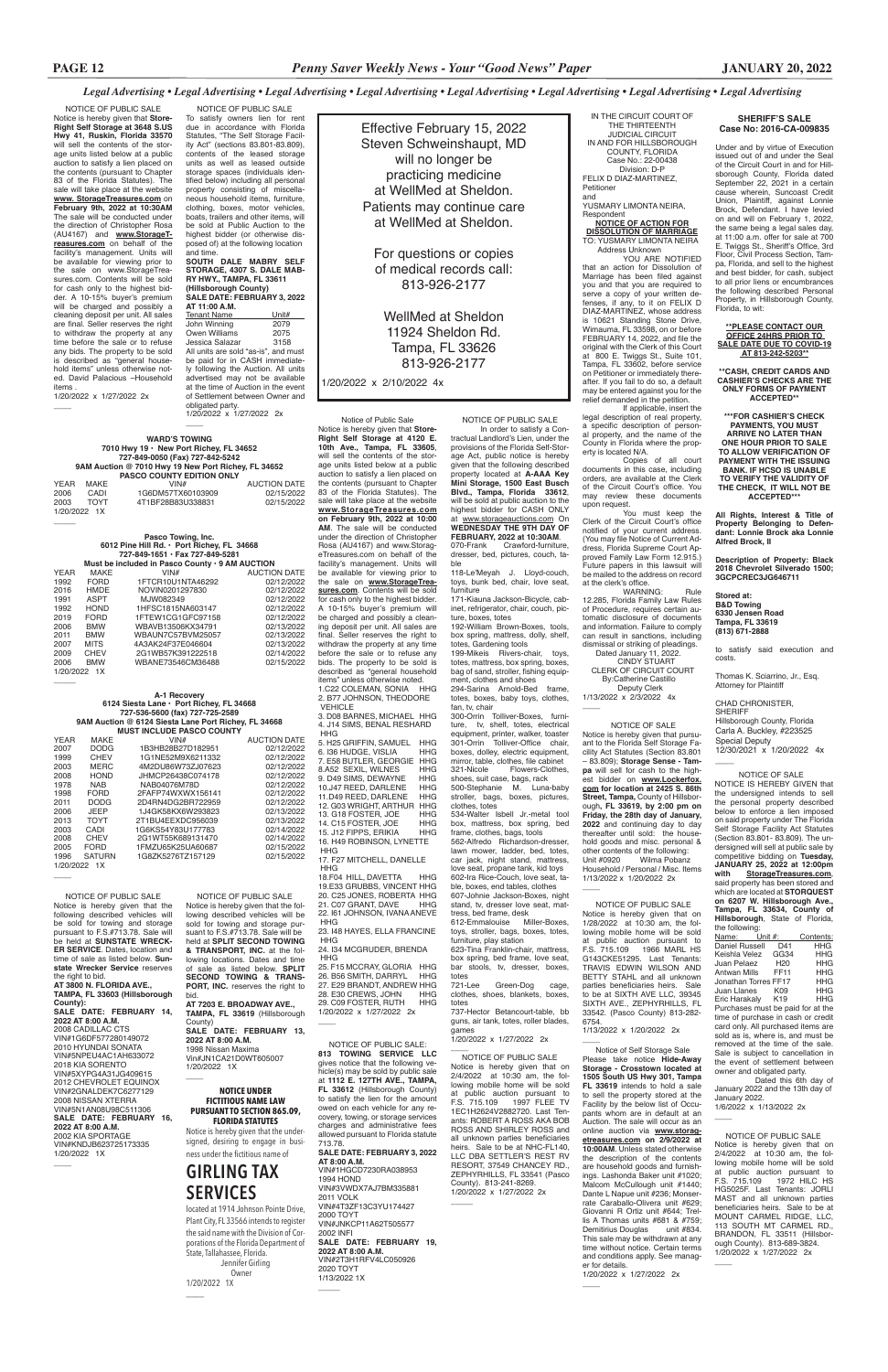**2022 @ 5:30 PM**

Frank Peter Giglio - Furniture,

Attorney for Personal Representative: TIFFANY S. CRAIG Attorney for Petitioners Florida Bar No. 0067611 Law Office of Tiffany S. Craig 1936 W. MLK Blvd. Ste. 104 Tampa, Florida 33607 Telephone: (813) 247-1460 Fax: (813) 241-2859 1/13/2022 x 1/20/2022 2x  $\overline{\phantom{a}}$ 

Boxes

**Facility 14: 6506 S. U.S. Hwy 301, Riverview, FL 33578, February 2, 2022 @ 6:00 PM** Marie Zitver - Household Goods & Furniture Rhonda Walker - Mics. Items NiKiya Robinson - Household Items Kristine Waite - Household Items Jonathan Wright - Household

3030 Shana A Anderson 1/13/2022 x 1/20/2022 2x  $\overline{\phantom{a}}$ 

Goods & Furniture The auction will be listed and advertised on **www.storagetreasures.com**. Purchases must be made with cash only and paid at the above referenced facility in order to complete the transaction. Extra Space Storage may refuse any bid and may rescind any nurchase up until the winning bidder takes possession of the personal property.

1/13/2022 x 1/20/2022 2x

 $\overline{\phantom{a}}$ 

IN THE CIRCUIT COURT FOR HILLSBOROUGH COUNTY, FLORIDA PROBATE DIVISION File No. 19-CP-3618 Division A IN RE: ESTATE OF CLYDE CALVIN ROBERTS, Deceased. **NOTICE OF ADMINISTRATION**

> GIVEN that the undersigned intends to sell the personal property described below to enforce a lien imposed on said property under The Florida Self Storage Facility Act Statutes (Section 83.801- 83.809). The undersigned will sell at public sale by competitive bidding on or after **Friday, the 28th day of January, 2022 @ 10:00 AM**, with **StorageTreasures.com**, said property has been stored and which are located at **SEAPORT STORAGE CHANNELSIDE, 1120 E. Twiggs St., City of Tampa, County of Hillsborough**, State of Florida, the following:<br>Name Unit

**TESTATE**

The administration of the estate of CLYDE CALVIN ROBERTS, deceased, is pending in the Circuit Court for Hillsborough County, Florida, Probate Division, the address of which is P.O. Box 1110, Tampa, Florida 33602, File Number 19-CP-3618. The estate is Testate and the date of the decedent's Will and any Codicils are Last Will and Testament dated November 2, 2017. The names and addresses of the personal representatives and the personal representatives' attorney are set forth below.

Any interested person on whom a copy of the notice of administration is served must file on or before the date that is 3 months after the date of services of a copy of the notice of administration on that person any objection that challenges the validity of the will (or any codicil), the qualifications of the personal representatives, the venue, or the jurisdiction of the court, or those objections are forever barred.

Dated this 13th day of January 2022 and the 20th day of January 2022.

1/13/2022 x 1/20/2022 2x  $\overline{\phantom{a}}$ 

Any persons entitled to exempt property under Section 732.402, Florida Statutes, will be deemed to have waived their rights to claim that property as exempt property unless a petition for determination of exempt property is filed by such persons or on their behalf on or before the later of the date that is 4 months after the date of service of a copy of the notice of administration on such persons or the date that is 40 days after the date of termination of any proceedingd involving the construction, admission to probate, or validity of the will or involving any other matter affecting any part of the exempt property. An election to take an elective share must be filed on or before the earlier of the date that is 6 months after the date of service of a copy of the notice of administration of the surviving spouse, or an attorney in fact or a guardian of the property of the surviving spouse, or the date that is 2 years after the date of the decedent's death. Personal Representative:

Dated this on the 13th day of January, 2022 and the 20th day of January, 2022. 1/13/2022 x 1/20/2022 2x

 $\overline{\phantom{a}}$ 

Vernetta S. Warmack 9002 N.. 78th Street Apt. B Tampa, Florida 33637

Notice of Public Sale Notice is hereby given that **Store-Right Self Storage at 3648 S.US Hwy 41, Ruskin Florida 33570** will sell the contents of the storage units listed below at a public auction to satisfy a lien placed on the contents (pursuant to Chapter 83 of the Florida Statutes). The sale will take place at the website **www. StorageTreasures.com on February 9th, 2022 at 10:30AM** The sale will be conducted under the direction of Christopher Rosa (AU4167) and **www.StorageTreasures.com** on behalf of the facility's management. Units will be available for viewing prior to the sale on www.StorageTreasures.com. Contents will be sold for cash only to the highest bidder. A 10-15% buyer's premium will be charged and possibly a cleaning deposit per unit. All sales are final. Seller reserves the right to withdraw the property at any time before the sale or to refuse any bids. The property to be sold is ascribed as "general household

 NOTICE OF PUBLIC SALE Notice is hereby given that pursuant to the states self-storage facility act, **Morningstar Storage, located at 28999 Anise Drive, Wesley Chapel, FL 33543**, 813- 767-2791, will hold an online public auction of the following stored property being sold to satisfy a landlord's lien at **www.storageauctions.com**. The sale will be final on **1/29/2022 9am**. 2033 Lenora Wilson

 NOTICE OF PUBLIC SALE **Extra Space Storage** will hold a public auction to sell personal property described below belonging to those individuals listed below at the locations below. **Facility 1: 7018 S. U.S. Hwy 301, Riverview, FL 33578, February 2, 2022 @ 9:30 AM** Jim Beckley - Household goods Patricia Dean - Household goods & personal items Candace McBride - Household goods, Furniture **Facility 2: 2460 S. Falkenburg Rd., Tampa, FL 33619, February 2, 2022 @ 10:00 AM** Edwin Lopez - furniture damatrius weight - household goods Jenesis Jones - household goods **Facility 3: 10670 Bloomingdale Ave., Riverview, FL 33578, February 2, 2022 @ 10:30 AM** Judy Paris- Electronics, boxes, furniture, household goods Milot Odne- Household goods & personal items Jeffery Harell- furniture, household goods **Facility 4: 2402 Bloomingdale Ave., Valrico, FL 33596, February 2, 2022 @ 11:00 AM** Donald Luke - Household Goods Will Ray - entertainment center, tv, bedroom set queen, love seat, boxes Efren Zalduondo - Boxes, Furniture **Facility 5: 1755 W. Brandon Blvd., Brandon, FL 33511, February 2, 2022 @ 12:00 PM** Christian Mateus - Furniture, clothes, boxes Ramar Pinkney - 2 bedroom **Facility 6: 707 Providence Rd., Brandon, FL 33511, February 2, 2022 @ 12:30 PM** Donnell Coston - Electronics, Clothes, Personal Pierre Moreland - Household Goods, Furniture, Box's, TV IndaLee Cruz - Furniture, Household Goods, Kitchenware **Facility 7: 2190 S US 301, Tampa, FL 33619, February 2, 2022 @ 1:00 PM** Stacey Smith-Clothes, shoes, decorative house items, plates Michael Dulfo-misc box, furniture Wayne Taylor-Furniture **Facility 8: 105 S. Falkenburg Rd., Tampa, FL 33619, February 2, 2022 @ 1:30 PM** Marcus Lindsey- Cloths, Household Goods Tarkeria Neicholson- sofas and beds Maureen Schulgen- Dining room table, tubs, personal items Elizabeth Ramirez- Clothes, toys, baby items, bike, kids items, bins **Facility 9: 601 S. Falkenburg Rd., Tampa, FL 33619, February 2, 2022 @ 2:00 PM** Martin Deitzel - clothes, boxes, usable airplane Horresia McGivery - Furniture & home goods Steve Houser - Boxes & tools **Facility 10: 1830 E. State Rd. 60, Valrico, FL 33594, February 2, 2022 @ 2:30 PM** Nairobis Ledesma - 2 bedroom sets, washer and dryer, sofa **Facility 11: 5012 W. Laurel St., Tampa, FL 33607, February 2, 2022 @ 3:30 PM** Doris Rivera-Cabrera - furniture boxes and totes **Facility 12: 2301 W. Cleveland St., Tampa, FL 33609, February 2, 2022 @ 5:00 PM** Seatharron Mcallister - 1 bedroom set **Facility 13: 5045 W. Cypress St., Tampa, FL 33607, February 2,**  HUNDRED TWENTY DOLLARS AND 00/100 SEIZED BY HILLSBOROUGH COUNTY SHERIFF'S OFFICE **CLAIMANT:**

> NOTICE OF PUBLIC SALE Notice is hereby given that **Storage Rentals of America, 13414 Lincoln Rd., Riverview, FL 33578** will hold THE PUBLIC SALE WILL TAKE PLACE AT **Lockerfox.com** of stored personal property to enforce liens against the below named persons for non-payment of rent pursuant to the Florida Self Storage Facility Act Statutes (Section 83.801 et seq).

> Auction sale for the following units will take place at **11:00 AM on January 28th 2022** to following units listed below:

Jared Ingram - Unit # C018 - Contents: Metal Storage Container

 jhamel@teamHCSO.com 1/13/2022 x 1/20/2022 2x  $\overline{\phantom{a}}$ 

**GOVERN** 

Robert Henry – Unit # A156 – Con-tents: Tools, Household Goods Lenae Douglas – Unit # A323 Contents: Furniture Adrian Bowden – Unit # G416 – Contents: Boxes, Totes, Furniture Michelle Blackwell – Unit # E009 – Contents: Furniture 1/13/2022 x 1/20/2022 2x

 $\overline{\phantom{a}}$ 

#### NOTICE OF SALE NOTICE IS HEREBY

1753801-1 Mongoose Bicycle F Cass St/N Florida A Name Unit Description Scott Rogers 224 Household Items

Purchases must be paid for at the time of purchase by cash only. All purchased items are sold as is, where is, and must be removed at the time of the sale. Sale is subject to cancellation in the event of .<br>settlement between owner and obligated party. Dated this 13th day of January, 2022 and 20th day of January, 2022. 1/13/2022 x 1/20/2022 2x

 $\overline{\phantom{a}}$ 

 $\overline{\phantom{a}}$ 

NOTICE OF SALE NOTICE IS HEREBY GIVEN that the undersigned intends to sell the personal property described below to enforce a lien imposed on said property under The Florida Self Storage Facility Act Statutes (Section 83.801-83.809).

The undersigned will be sold at public sale by compet-itive bidding on Friday, **January 28, 2022 at 12:00 pm with StorageTreasures.com**, said property has been stored and which are located

at **STORQUEST on 2135 Gunn Hwy. Odessa, FL 33556 County of Pasco**, State of Florida, the following:

D. Howard Stitzel III, Esq. 206 Mason St. Brandon, FL 33511 FBN#818674 Attorney for Edward William Gottschall 1/13/2022 x 1/20/2022 2x  $\overline{\phantom{a}}$ 

NAME: UNIT #: CONTENTS: Denise Cohagan F013 HHG Purchases must be paid for at the time of purchase in cash or credit card only. All purchased items are sold as is, where is, and must be removed at the time of the sale. Sale is subject to cancellation in the event of settlement between owner and obligated party.

 Notice of Self Storage Sale Please take notice **Xpress Storage – Big Bend located at 12832 South US 301, Riverview, FL 33579** intends to hold a sale to sell the property stored at the Facility by the below list of Occupants whom are in default at an Auction. The sale will occur as an online auction via **www.storagetreasures.com on 2/9/2022 at 10:00am**. Unless stated otherwise the description of the contents are household goods and furnishings. Richard Landers unit #2015; Stacie Farquhar unit #6029; Jeffrey Harris unit #6079; Jessica Bisbee unit #6080. This sale may be withdrawn at any time without notice. Certain terms and conditions apply. See manager for details. 1/20/2022 x 1/27/2022 2x  $\overline{\phantom{a}}$ 

 NOTICE OF PUBLIC SALE OF PERSONAL PROPERTY NO-TICE IS HEREBY GIVEN that the undersigned intends to sell the personal property described below to enforce a lien imposed on said property under The Florida Self Storage Facility Act Statutes (Section 83.801-83.809). The undersigned will sell by competitive bidding on or after **Friday, the 28th day of JANUARY 2022, scheduled to begin at 11:00 AM** the following: Donald Mitchell E64 Household Goods Brandon Walker A11P Household Goods Antwonn Daniels BU35 Household Goods Adrienne Maynard BU76 Household Goods The sale will occur online at **www. StorageTreasures.com** at the request of StorQuest Self Storage. Purchases must be paid for at the time of purchase. All purchased items are sold as is, where is, and must be removed within 72 hours of the sale. The property has been stored at and is located at **Stor-Quest Self Storage, 5002 S.** 

**Manhattan Ave., Tampa FL 33611**, County of Hillsborough, State of Florida. Sale is subject to

cancellation in the event of settlement between owner and obligated party.

### NOTICE OF PUBLIC SALE OF PERSONAL PROPERTY

NOTICE IS HEREBY GIVEN that the undersigned intends to sell the personal property described below to enforce a lien imposed on said property under The Florida Self Storage Facility Act Statutes (Section 83.801-83.809). The undersigned will sell by competitive bidding through **Friday, the 28th day of January, 2022, scheduled to end at 12:00 PM**, the following: Davis, Bonita Unit C129

Household Goods

The sale will occur online at **www.StorageTreasures. com** at the request of StorQuest Self Storage. Purchases must be paid for at the time of purchase. All purchased items are sold as is, where is, and must be removed within 72 hours of the sale. The property has been stored at and is located at **StorQuest Self Storage, 3820 W. Fair Oaks Ave., Tampa FL 33611**, County of Hillsborough, State of Florida, Sale is subject to cancellation in the event of settlement between owner and obligated party.

Dated this day the 13th of January, 2022 and the 20th day of January, 2022. 1/13/2022 x 1/20/2022 2x

 $\overline{\phantom{a}}$ 

items" unless otherwise noted. David Palacious –Household items . 1/13/2022 x 1/20/2022 2x

 $\overline{\phantom{a}}$ 

IN THE CIRCUIT COURT OF THE THIRTEENTH JUDICIAL CIRCUIT OF THE STATE OF FLORIDA, IN AND FOR HILLSBOROUGH COUNTY GENERAL CIVIL LAW DIVISION Case No.: 21-CA-6522 Division: D IN RE: THE FORFEITURE OF TWO THOUSAND EIGHT

(\$2,820.00) U.S. CURRENCY

**WALTONIO S. MCFADDEN NOTICE OF FORFEITURE PROCEEDINGS**

**TO: WALTONIO S. MCFADDEN, Booking no. 2021-32164 Hillsborough County Falkenburg Road Jail 520 N. Falkenburg Road Tampa, Florida 33619** and all persons who claim an interest in: TWO THOUSAND EIGHT HUNDRED TWENTY DOLLARS AND 00/100 (\$2,820.00) U.S. CURRENCY; seized on or about July 1, 2021, in Hillsborough County, Florida. *YOU WILL PLEASE TAKE NOTICE* said property is in the custody of the Hillsborough County Sheriff's Office. Any Claimant desiring to contest the forfeiture of the above-described property shall serve upon the below-signed attorney any responsive pleadings and affirmative defenses within twenty (20) days after receipt of the Complaint for Forfeiture and Order Finding Probable Cause, pursuant to §932.704 (5) (c),Fla. Stat. YOURSELVES ACCORDINGLY this 7th day of January, 2022. CHAD CHRONISTER, as Sheriff of Hillsborough County JILL R. HAMEL, ESQ., Attorney for Hillsborough County Sheriff's Office 2008 East 8th Avenue Post Office Box 3371 Tampa, Florida 33601 (813) 247-0975 Florida Bar No. 583464

# **Legal Notice- Found Items** 1750468-1

Trek Bicycle W Montgomery Ave

1750502-1 Felt Bicycle E 15th Ave/N Nebraska Ave

1750822-1 Shimano Bicycle N 17th Street

#### 1750854-1 I-Pad Mini E Palm Ave/N Taliaferro Ave

1751030-1 Specialized Bicycle N 22nd St/E 22nd Ave

1751049-2 I-Phone Cellphone E 97th Ave

1751117-1 Samsung Cellphone E North Bay St

1751139-1 I-Phone Cellphone S 34th Street

1751139-2 I-Phone Cellphone S 34th Street

1751139-3 I-Phone Cellphone S 34th Street

1751563-9 I-Phone Cellphone W Tampa Bay Blvd

1751563-11 LG Cellphone W Tampa Bay Blvd

1751864-1 Iron Horse Bicycle W Yukon St

1752132-1 US CURRENCY N Palms Village Pl

1752227-1 Motorola Cellphone W Horatio St

1752676-1 45' Flat Screen Tv

N 9th Street 1752676-1

#### 30' Flat Screen Tv N 9th Street

1752824-2 US CURRENCY N River Blvd/W Osborne Ave

1753052-1 Genesis Bicycle W Woodlawn Ave

1753052-2 Giant Bicycle W Woodlawn Ave

1753123-1 Mongoose Bicycle E Frances Ave

1753207-6 Roadmaster Bicycle Inter Bay Blvd

1753207-7 Schwinn Bicycle Inter Bay Blvd

1753221-1 US CURRENCY E Columbus Dr

1753877-1 Huffy Bicycle E Davis Blvd

 $\overline{\phantom{a}}$ 

 $\overline{\phantom{a}}$ 

Contact E. Honrada-Stacy at the Tampa Police Department, 813- 276-3277. If unclaimed, the property will be retained and used by the City of Tampa. 1/13/2022 x 1/20/2022 2x

 NOTICE OF PUBLIC SALE Pursuant to the Florida Self-Service Storage Facility Act, notice is hereby given that **SS Valrico, LLC d/b/a Simply Self Storage at 1035 Starwood Ave., Valrico, FL 33596** will sell at public auction the personal property in the below-listed occupants' leased spaces to satisfy the owner's lien. The personal property stored therein by the following occupants may include but is not limited to general household, office and personal items, furniture, boxes, clothes, and appliances. The unit(s) will be sold at public auction through online auction services of **www. StorageTreasures.com** with bids opening with bids opening at **12pm on January 21, 2022 and closing at 12pm on January 28, 2022** .

Unit 0714 Tom Austin 1/13/2022 x 1/20/2022 2x

 $\overline{\phantom{a}}$ 

IN THE CIRCUIT COURT FOR HILLSBOROUGH COUNTY, FLORIDA PROBATE DIVISION File No. 21-CP-002927 Division U IN RE: THE ESTATE OF: EDWARD ALBERT

GOTTSCHALL, Deceased. **NOTICE TO CREDITORS**

(Summary Administration) You are hereby notified that an Order of Summary Administration has been entered in the estate of EDWARD AL-BERT GOTTSCHALL, deceased, File Number 21-CP-002927, by the Circuit Court for Hillsborough County, Florida, Probate Division, the address of which is Cindy Stuart, Clerk of Courts, P.O. Box 1110, Tampa, FL 33601-1110; That the decedent's date of death was January 1, 2009; That the total value of the estate is \$25,000.00 and that the names and addresses of those to whom it has been assigned by such order are: Mr. Edward William Gottschall

(son) 7102 Shoupe Road Plant City, FL 33565

ALL INTERESTED PERSONS ARE NOTIFIED THAT: All creditors of the estate of the decedent and persons having claims or demands against the estate of the decedent other than those for whom provision for full payment was made in the Order of Summary Administration must file their claims with this court WITHIN THE TIME PERIODS SET FORTH IN FLORIDA STAT-UTES SECTION 733.702 OF THE FLORIDA PROBATE CODE.

ALL CLAIMS AND DE-MANDS NOT SO FILED WILL BE FOREVER BARRED.

NOTWITHSTANDING ANY OTHER APPLICABLE TIME PERIOD, ANY CLAIM FILED TWO (2) YEARS OR MORE AF-TER THE DECEDENT'S DATE OF DEATH IS BARRED.

The date of first publication of this Notice is January 13, 2022. Person Giving Notice: Edward William Gottschall 7102 Shoupe Road Plant City, FL 33565

 NOTICE OF PUBLIC SALE Notice is hereby given that on 2/4/2022 at 10:30 am, the following mobile home will be sold at public auction pursuant to F.S. 715.109 2008 ATLN HS FL260000HB553714A & FL-260000HB553714B. Last Tenants: James E Pelc, Beverly Anne Pelc, all unknown parties beneficiaries, Heirs, successors & Assigns of James Pelc, All Unknown Parties Beneficiaries, heirs, successsors & assigns of Beverly Ann Pelc. Sale to be at SOUTH-PORT SPRINGS PARK LLC, 3509 SOUTHPORT SPRINGS PKWY, ZEPHYRHILLS, FL 33541 (Pasco County) .813-282-6754 1/13/2022 x 1/20/2022 2x

 NOTICE OF PUBLIC SALE Notice is hereby given that on 1/28/2022 at 10:30 am, the following mobile home will be sold at public auction pursuant to F.S. 715.109 1973 BARR TV 16J202PS4935. Last Tenants: JAMES BROWN & BRUCE W DAVIS and all unknown parties beneficiaries heirs. Sale to be at ORANGEWOOD LAKES MOBILE HOME COMMUNITY, 7850 OLD-FIELD RD., NEW PORT RICHEY, FL 34653 (Pasco County). 813- 241-8269. 1/13/2022 x 1/20/2022 2x